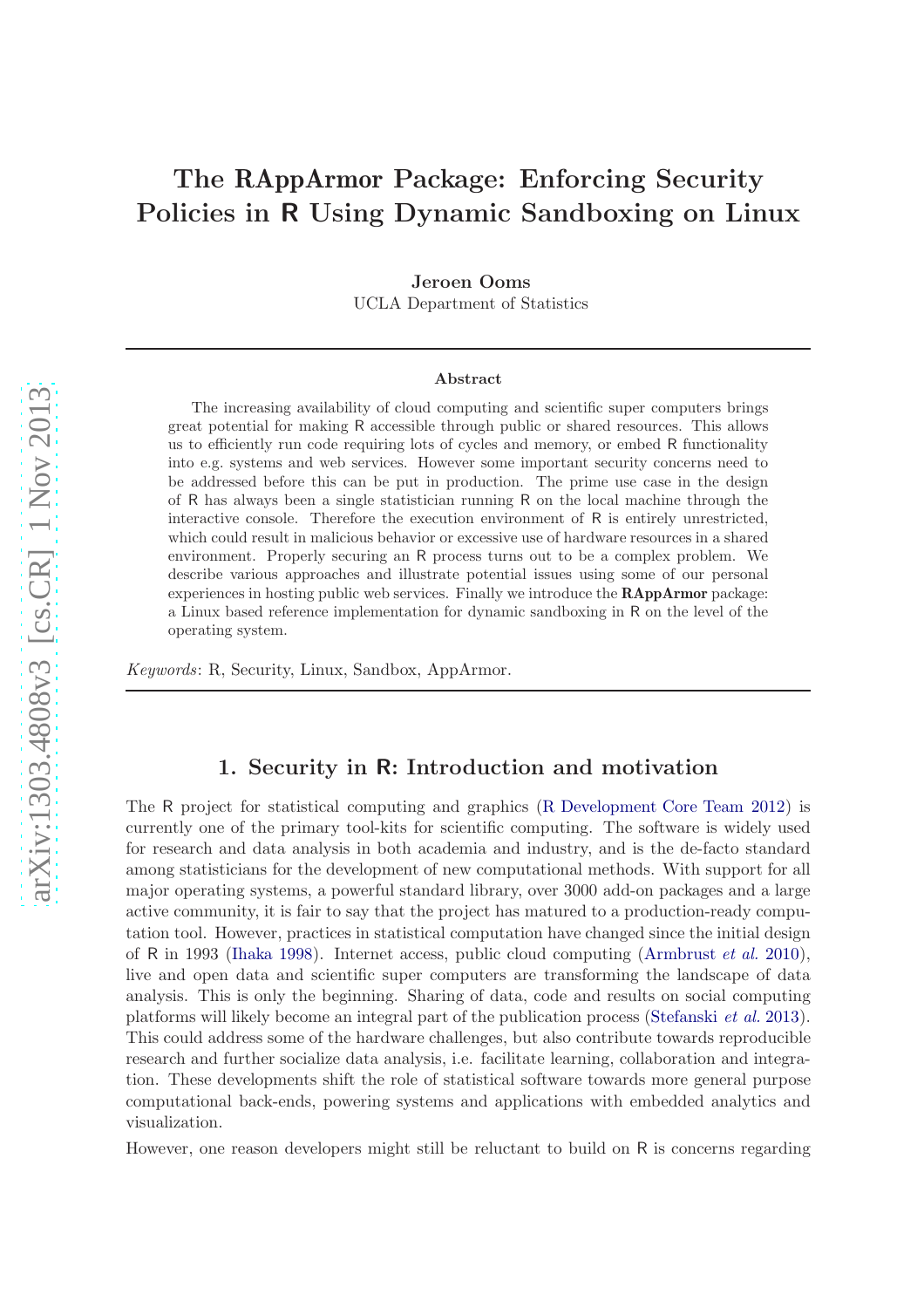### 2 The RAppArmor Package

security and management of shared hardware resources. Reliable software systems require components which behave predictably and cannot be abused. Because R was primarily designed with the local user in mind, security restrictions and unpredictable behavior have not been considered a major concern in the design of the software. Hence, these problems will need to be addressed somehow before developers can feel comfortable making R part of their infrastructure, or convince administrators to expose their facilities to the public for R based services. It is our personal experience that the complexity of managing security is easily underestimated when designing stacks or systems that build on R. Some of the problems are very domain specific to scientific computing, and make embedding R quite different from embedding other software environments. Properly addressing these challenges can help facilitate wider adoption of R as a general purpose statistical engine.

#### 1.1. Security when using contributed code

Building systems on R has been the main motivation for this research. However, security is a concern for R in other contexts as well. As the community is growing rapidly, relying on social courtesy in contributed code becomes more dangerous. For example, on a daily basis, dozens of packages and package updates submitted to the Comprehensive R Archive Network  $(CRAN)$  [\(Ripley 2011](#page-30-0)). These packages contain code written in R, C, Fortran,  $C_{++}$ , Java, etc. It is unfeasible for the CRAN maintainers to do a thorough audit of the full code that is submitted, every time. Some packages even contain pre-compiled Java code for which the source is not included. Furthermore, R packages are not signed with a private key as is the case for e.g. packages in most Linux distributions, which makes it hard to verify the identity of the author. As CRAN packages are automatically build and installed on hundreds, possibly thousands of machines around the world, they form an interesting target for abuse. Hence there is a real dangler of packages containing malicious code making their way unnoticed into the repositories. Risks are even greater for packages distributed through channels without any form of code review, for example by email or through the increasingly popular Github repositories [\(Torvalds and Hamano 2010;](#page-30-0) [Dabbish, Stuart, Tsay, and Herbsleb 2012](#page-29-0)).

In summary, it is not overly paranoid of the R user to be a bit cautious when installing and running contributed code downloaded from the internet. However, things don't have to be as critical as described above. Controlling security is a good practice, even when there are no immediate reasons for concern. Some users simply might want to prevent R from accidentally erasing files or interfering with other activities on the machine. Making an effort to ensure R is running safely with no unnecessary privileges can be reassuring to both user and system administrator, and might one day prevent a lot of trouble.

### 1.2. Sandboxing the R environment

This paper explores some of the potential problems, along with approaches and methods of securing R. Different aspects of security in the context of R are illustrated using personal experiences and examples of bad or malicious code. We will explain how untrusted code can be executed inside a sandboxed process. Sandboxing in this context is a somewhat informal term for creating an execution environment which limits capabilities of harmful and undesired behavior. As it turns out, R itself is not very suitable for implementing such access control policies, and the only way to properly enforce security is by leveraging features from the operating system. To exemplify this approach, an implementation based on AppArmor is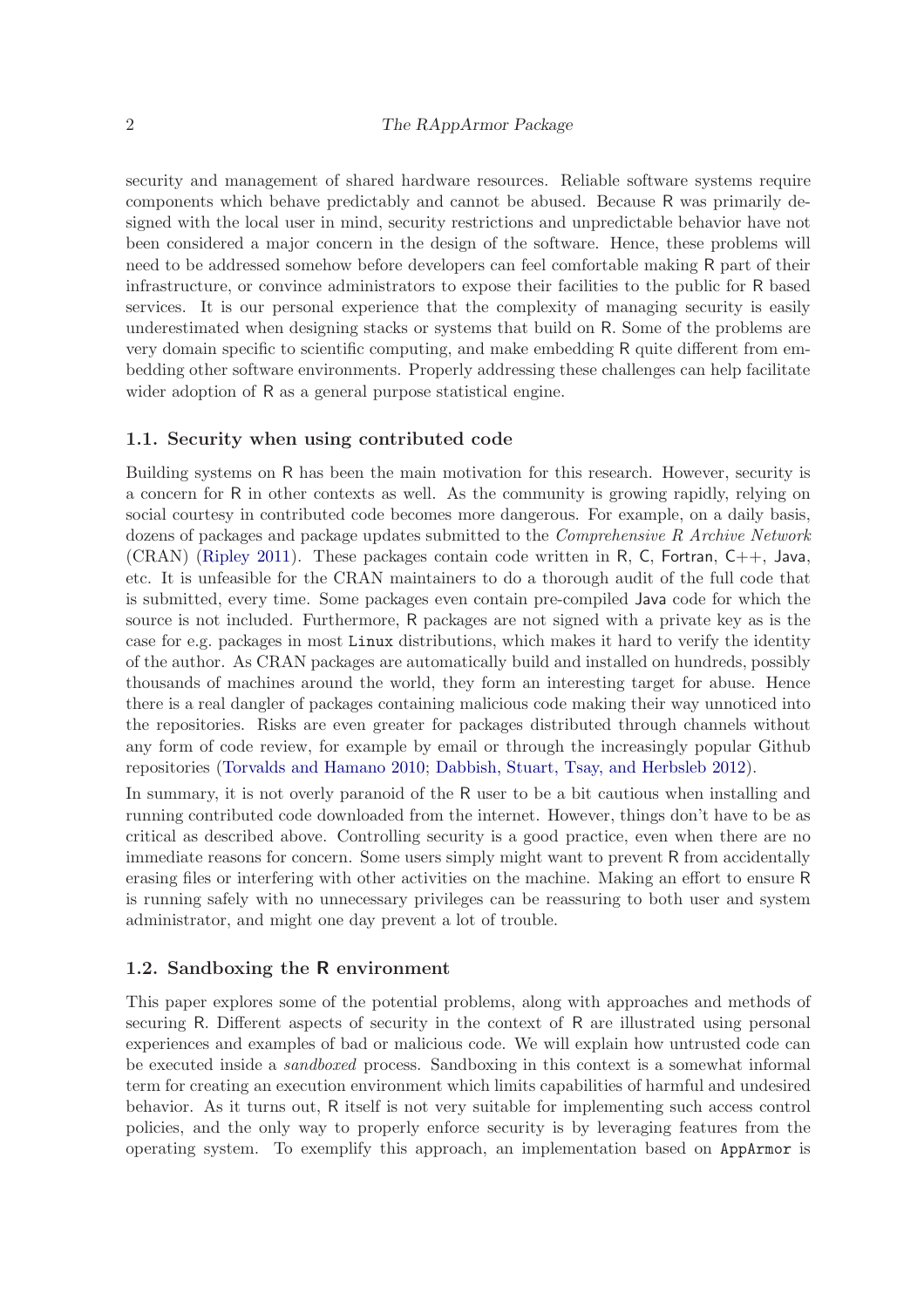provided which can be used on Linux distributions as the basis for a sandboxing toolkit. This package is used throughout the paper to demonstrate one way of addressing issues.

However, we want to emphasize that we don't claim to have solved the problem. This paper mostly serves an introduction to security for the R community, and hopefully creates some awareness that this is a real issue moving forward. The RAppArmor package is one approach and a good starting point for experimenting with dynamic sandboxing in R. However it mostly serves as a proof of concept of the general idea of confining and controlling an R process. The paper describes examples of use cases, threats, policies and anecdotes to give the reader a sense of what is involved with this topic. Without any doubt, there are concerns beyond the ones mentioned in this paper, many of which might be specific to certain applications or systems. We hope to invoke a discussion in the community about potential security issues related to using R in different scenarios, and encourage those comfortable with other platforms or who use R for different purposes to join the discussion and share their concerns, experiences and solutions.

### 2. Use cases and concerns of sandboxing R

Let us start by taking a step back and put this research in perspective by describing some concrete use cases where security in R could be a concern. Below three simple examples of situations in which running R code in a sandbox can be useful. The use cases are ordered by complexity and require increasingly advanced sandboxing technology.

#### Running untrusted code

Suppose we found an R package in our email or on the internet that looks interesting, but we are not quite sure who the author is, and if the package does not contain any malicious code. The package is too large for us to inspect all of the code manually, and furthermore it contains a library in a foreign language (e.g.  $C_{++}$ , Fortran) for which we lack the knowledge and insight to really understand its implications. Moreover, programming style (or lack thereof) of the author can make it difficult to assess what exactly is going on [\(IOCCC 2012](#page-29-0)). Nevertheless we would like to give the package a try, but without exposing ourselves to the risk of potentially jeopardizing the machine.

One solution would be to run untrusted code on a separate or virtual machine. We could either install some local virtualization software, or rent a VPS/cloud server to run R remotely, for example on Amazon EC2. However this is somewhat cumbersome and we will not have our regular workflow available: in order to put the package to the test on our own data, we first need to copy our data, scripts, files and package library, etc. Some local virtualization software can be configured for read-only sharing of resources between host and guest machine, but we would still need separate virtual machines for different tasks and projects. In practice, managing multiple machines is a bit unpractical and not something that we might want to do on a daily basis. It would be more convenient if we could instead sandbox our regular R environment for the duration of installing and using the new package with a tailored security policy. If the sandbox is flexible and unobtrusive enough not to interfere with our daily workflow, we could even make a habit out of using it each time we use contributed code (which to most users means every day).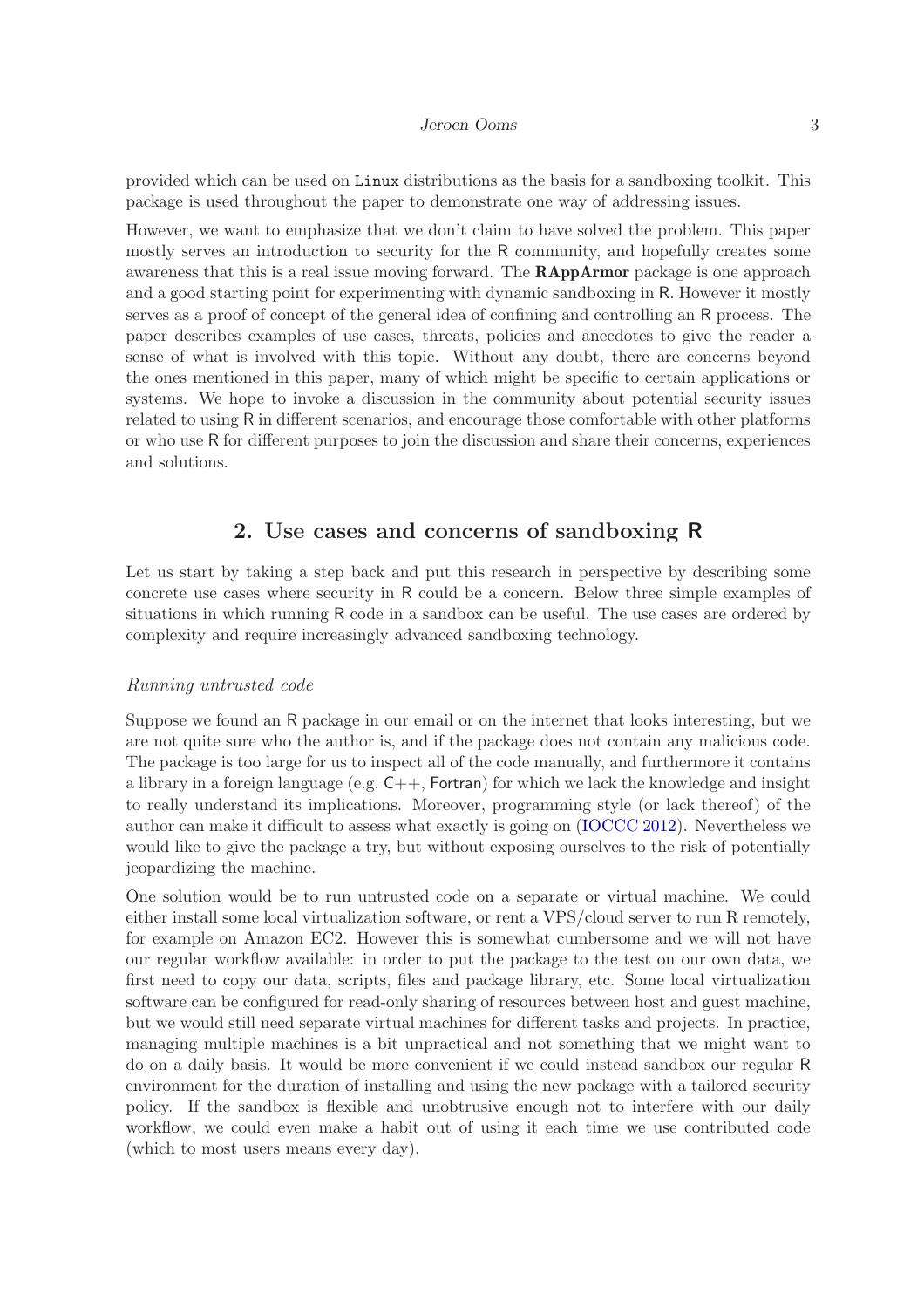### Shared resources

A second use case could be a scenario where multiple users are sharing a single machine. For example, a system administrator at a university is managing a large computing server and would like to make it available to faculty and students. This would allow them to run R code that requires more computing power than their local machine can handle. For example a researcher might want to do a simulation study, and fit a complex model a million times on generated datasets of varying properties. On her own machine this would take months to complete, but the super computer can finish the job overnight. The administrator would like to set up a web service for this and other researchers to run such R scripts. However he is worried about users interfering with each others work, or breaking anything on the machine. Furthermore he wants to make sure that system resources are allocated in a fair way such that no single user can consume all memory or cpu on the system.

#### Embedded systems and services

There have numerous efforts to facilitate integration of R functionality into 3rd party systems, both for open source and proprietary purposes. Major commercial vendors like Oracle, IBM and SAS have included R interfaces in their products. Examples of open source interfaces from popular general purpose languages are RInside [\(Eddelbuettel and Francois](#page-29-0)  $2011$ , which embeds R into  $C_{++}$  environments, and JRI which embeds R in Java software [\(Urbanek 2011,](#page-30-0) [2013a](#page-30-0)). Similarly, rpy2 [\(Moreira and Warnes 2006](#page-30-0); [Gautier 2008](#page-29-0)) provides a Python interface to R, and RinRuby is a Ruby library that integrates the R interpreter in Ruby [\(Dahl and Crawford 2009](#page-29-0)). Littler provides hash-bang (i.e. script starting with #!/some/path) capability for R [\(Horner and Eddelbuettel 2011\)](#page-29-0). The Apache2 module rApache (mod\_R) [\(Horner 2011](#page-29-0)) makes it possible to run R scripts from within the Apache2 web server. [Heiberger and Neuwirth](#page-29-0) [\(2009](#page-29-0)) provide a series of tools to call R from DCOM clients on Windows environments, mostly to support calling R from Microsoft Excel. Finally, RServe is TCP/IP server which provides low level access to an R session over a socket [\(Urbanek 2013b](#page-30-0)).

The third use case originates from these developments: it can be summarized as confining and managing R processes inside of embedded systems and services. This use case is largely derived from our personal needs: we are using R inside various systems and web services to provide on-demand calculating and plotting over the internet. These services need to respond quickly and with minimal overhead to incoming requests, and should scale to serve many jobs per second. Furthermore the systems need to be stable, requiring that jobs should always return within a given timeframe. Depending on user and the type of job, different security restrictions might be appropriate. Some services specifically allow for execution of arbitrary R code. Also we need to dynamically enforce limits on the use of memory, processors and disk space on a per process basis. These requirements demand a more flexible and finer degree of control over the process privileges and restrictions than the first two use cases. It encouraged us to explore more advanced methods than the conventional tools and has been the most central motivation of this research.

### 2.1. System privileges and hardware resources

The use cases described above outline motivations and requirements for an R sandbox. Two inter-related problems can be distinguished. The first one is preventing system abuse, i.e.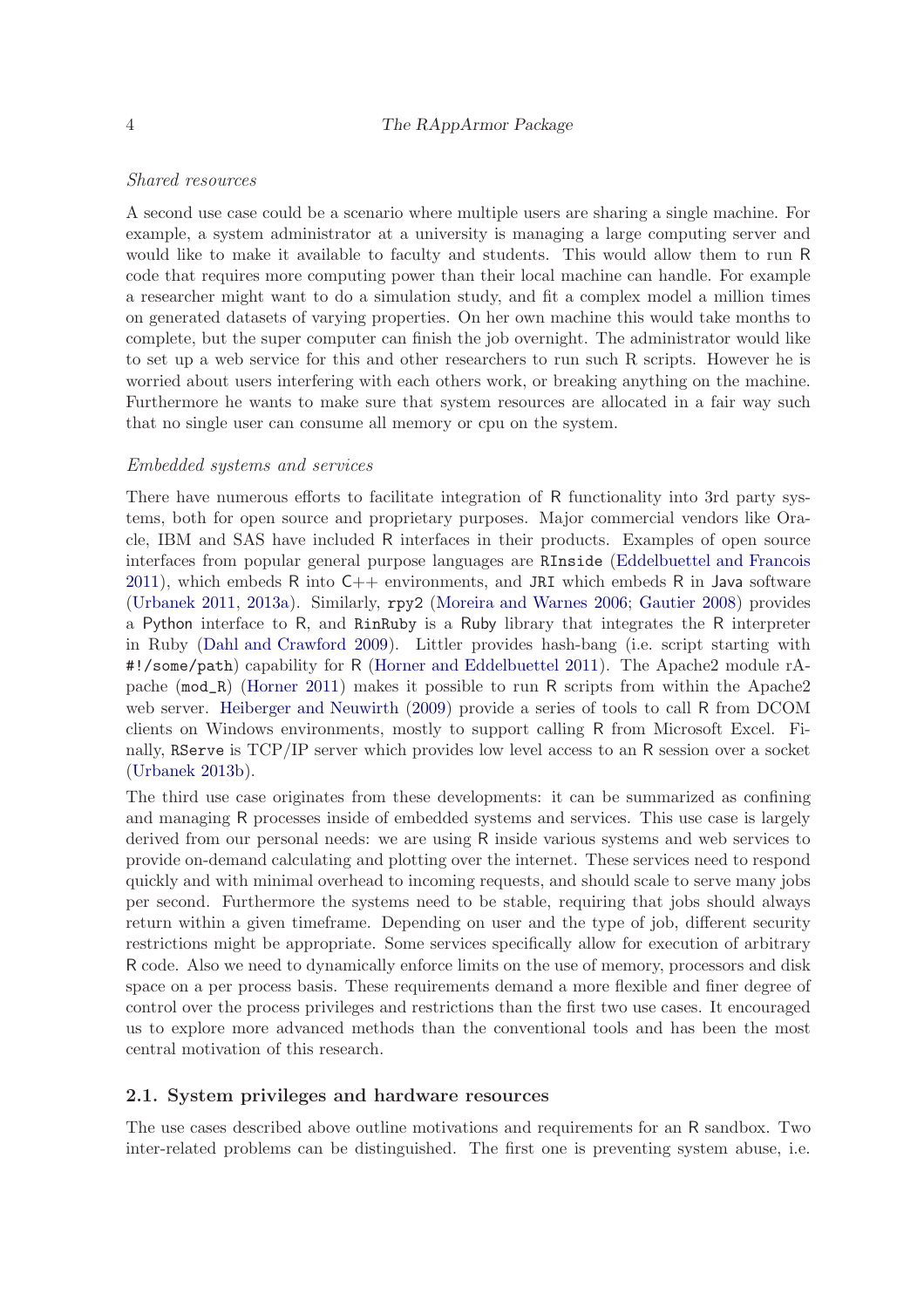#### Jeroen Ooms 5

use of the machine for malicious or undesired activity, or completely compromising the machine. The second problem is managing hardware resources, i.e. preventing excessive use by constraining the amount of memory, cpu, etc that a single user or process is allowed to consume.

#### System abuse

The R console gives the user direct access to the operating system and does not implement any privilege restrictions or access control policies to prevent malicious use. In fact, some of the basic functionality in R assumes quite profound access to the system, e.g. read access to system files, or the privilege of running system shell commands. However, running untrusted R code without any restrictions can get us in serious trouble. For example, the code could call the system() function from where any shell commands can be executed. But also innocent looking functions like read.table can be used to extract sensitive information from the system, e.g. read.table("/etc/passwd") lists all users on the system or readLines("/var/log/syslog") exposes system log information.

Even an R process running as a non-privileged user can do a lot of harm. Potential perils include code containing or downloading a virus or security exploit, or searching the system for sensitive personal information. Appendix [B.2](#page-25-0) demonstrates a hypothetical example of a simple function that scans the home directory for documents containing credit card numbers. Another increasing global problem are viruses which make the machine part of a so called "botnet". Botnets are large networks of compromised machines ("bots") which are remotely controlled to used for illegal activities [\(Abu Rajab, Zarfoss, Monrose, and Terzis 2006\)](#page-28-0). Once infected, the botnet virus connects to a centralized server and waits for instructions from the owner of the botnet. Botnets are mostly used to send spam or to participate in DDOS attacks: centrally coordinated operations in which a large number of machines on the internet is used to flood a target with network traffic with the goal of taking it down by overloading it [\(Mirkovic and Reiher 2004](#page-30-0)). Botnet software is often invisible to the user of an infected machine and can run with very little privileges: simple network access is sufficient to do most of its work.

When using R on the local machine and only running our own code, or from trusted sources, these scenarios might sound a bit far fetched. However, when running code downloaded from the internet or exposing systems to the public, this is a real concern. Internet security is a global problem, and there are a large number of individuals, organizations and even governments actively employing increasingly advanced and creative ways of gaining access to protected infrastructures. Especially servers running on beefy hardware or fast connections are attractive targets for individuals that could use these resources for other purposes. But also servers and users inside large companies, universities or government institutions are frequently targeted with the goal of gathering confidential information. This last aspect seems especially relevant, as R is used frequently in these types of organizations.

#### Resource restrictions

The other category of problems is not necessarily related to deliberate abuse, and might even arise completely unintentionally. It involves proper management, allocation and restricting of hardware.

It is fair to say that R can be quite greedy with system resources. It is easy to run a command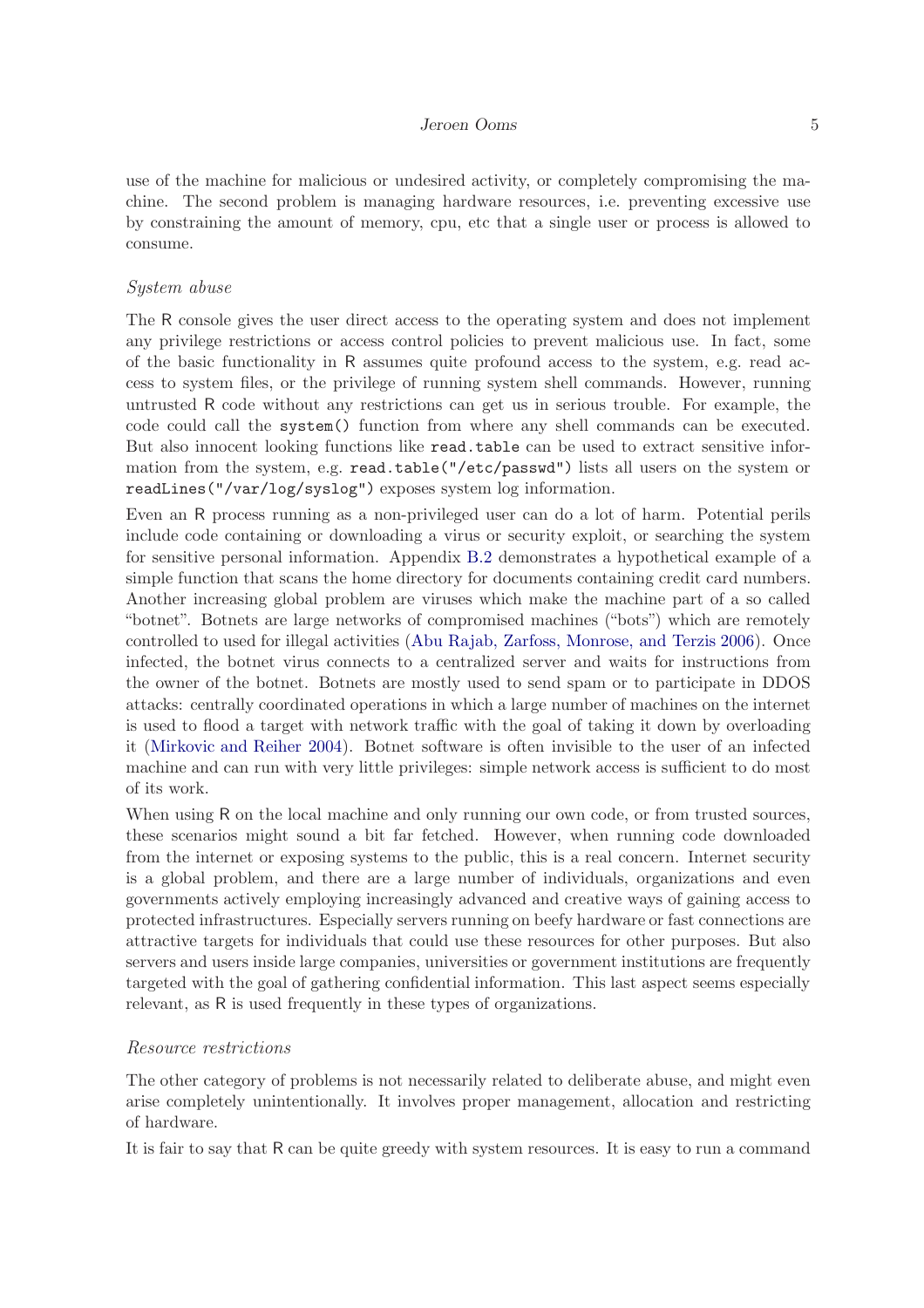which will consume all of the available memory and/or CPU, and does not finish executing until manually terminated. When running R on the local machine through the interactive console, the user will quickly recognize a function call that is not returning timely or is making the machine unresponsive. When this happens, we can easily interrupt the process prematurely by sending a SIGINT, i.e. pressing CTRL+C in Linux or ESC in Windows. If this doesn't work we can open the task manager and tell the operating system to kill the process, and if worst comes to worst we can decide to reboot our machine.

However, when R is embedded in a system, the situation is more complicated and we need to cover these scenarios in advance. If an out-of-control R job is not properly detected and terminated, the process might very well run indefinitely and take down our service, or even the entire machine. This has actually been a major problem that we personally experienced in an early implementation of a public web service for mixed modelling [\(Ooms 2010](#page-30-0)) which uses the lme4 package [\(Bates, Maechler, and Bolker 2011](#page-28-0)). What happened was that users could accidentally specify a variable with many levels as the grouping factor. This causes the design matrix to blow up even on a relatively small dataset, and decompositions will take forever to complete. To make things worse, lme4 uses a lot of C code which does not respond to time limits set by R's setTimeLimit function. Appendix [B.4](#page-26-0) contains a code snippet that simulates this scenario. When this would happen, the only way to get things up and running again was to manually login to the server and reset the application.

Unfortunately this example is not an exception. The behavior of R can be unpredictable, which is an aspect easily overlooked by (non-statistician) developers. When a system calls out to e.g. an SQL or PHP script, the procedure usually runs without any problems and the processing time is proportional to the size of the data, i.e. the number of records returned by SQL. However, in an R script many things can go wrong, even though the script itself is perfectly fine. Algorithms might not converge, data might be rank-deficient, or missing values throw a spanner in the works. Statistical computing is full of such intrinsic edge-cases and unexpected caveats. Using only tested code or predefined services does not entirely guarantee smooth and timely completion of R jobs, especially if the data is dynamic. When embedding R in systems or shared facilities, it is important that we acknowledge this facet and have systems in place to manage jobs and mitigate problems without manual intervention.

# 3. Various approaches of confining R

The current section introduces several approaches of securing and sandboxing R, with their advantages and limitations. They are reviewed in the context of our use cases, and evaluated on how they address the problems of system abuse and restricting resources. The approaches are increasingly low-level: they represent security on the level of the application, R software itself and operating system respectively. As will become clear, we are leaning towards the opinion that R is not very well suited to address security issues, and the only way to do proper sandboxing is on the level of the operating system. This will lead up to the RAppArmor package introduced in section [4.](#page-9-0)

### 3.1. Application level security: predefined services

The most common approach to prevent malicious use is simply to only allow a limited set of predefined services, that have been deployed by a trusted developer and cannot be abused.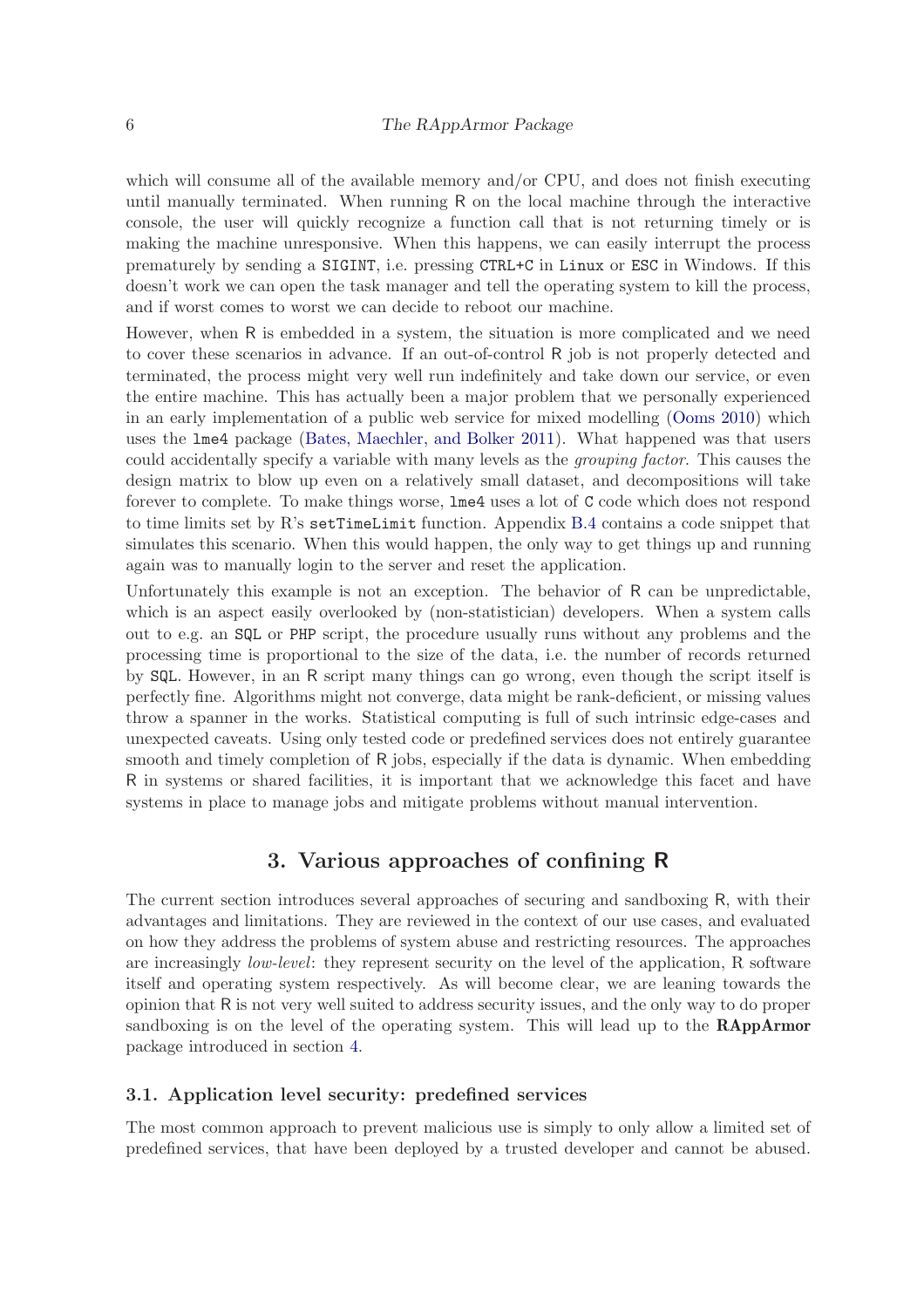This is generally the case for websites containing dynamic content though e.g. CGI or PHP scripts. Running arbitrary code is explicitly prevented and any possibility to do so anyway is considered a security hole. For example, we might expose the following function as a web service:

```
liveplot <- function (ticker) {
  url <- paste("http://ichart.finance.yahoo.com/table.csv?s=",
    ticker, "&a=07&b=19&c=2004&d=07&e=13&f=2020&g=d&ignore=.csv",
    sep = "")
 mydata <- read.csv(url)
 mydata$Date <- as.Date(mydata$Date)
 myplot <- ggplot2::qplot(Date, Close, data = mydata, geom = c("line",
    "smooth"), main = ticker)
 print(myplot)
}
```
The function above downloads live data from the public API at Yahoo Finance and creates an on-demand plot of the historical prices using ggplot2 [\(Wickham 2009\)](#page-30-0). It has only one parameter: ticker, a character string identifying a stock symbol. This function can be exposed as a predefined web service, where the client only supplies the ticker argument. Hence the system does not need to run any potentially harmful user-supplied R code. The client sets the symbol to e.g. "GOOG" and the resulting plot can be returned in the form of a PNG image or PDF document. This function is actually the basis of the "stockplot" web application [\(Ooms 2009](#page-30-0)); an interactive graphical web application for financial analysis which still runs today.

Limiting users and clients to a set of predefined parameterized services is the standard solution and reasonably safe in combination with basic security methods. For example, Rserve can be configured to run with a custom uid, umask, chroot. However in the context of R, predefined services severely limit the application and security is actually not fully guaranteed. We can expose some canned calculations or generate a plot as done in the example, but beyond that things quickly becomes overly restrictive. For example in case of an application that allows the user to fit a statistical model, the user might need to be able to include transformations of variables like  $I(\cos(x^ 2))$  or  $cs(x, 3)$ . Not allowing a user to call any custom functions makes this hard to implement.

What distinguishes R from other statistical software is that the user has a great deal of control and can do programming, load custom libraries, etc. A predefined service takes this freedom away from the user, and at the same time puts a lot of work in the hands of the developer and administrator. Only they can expose new services and they have to make sure that all services that are exposed cannot be abused in some way or another. Therefore this approach is expensive, and not very social in terms of users contributing code. In practice, anyone that wants to publish an R service will have to purchase and manage a personal server or know someone that is willing to do so. Also it is still important to set hardware limitations, even when exposing relatively simple, restricted services. We already mentioned the example of the lme4 web application, where a single user could accidentally take down the entire system by specifying an overly complex model. But actually even some of the most basic functionality in R can cause trouble with problematic data. Hence, even restricted predefined R services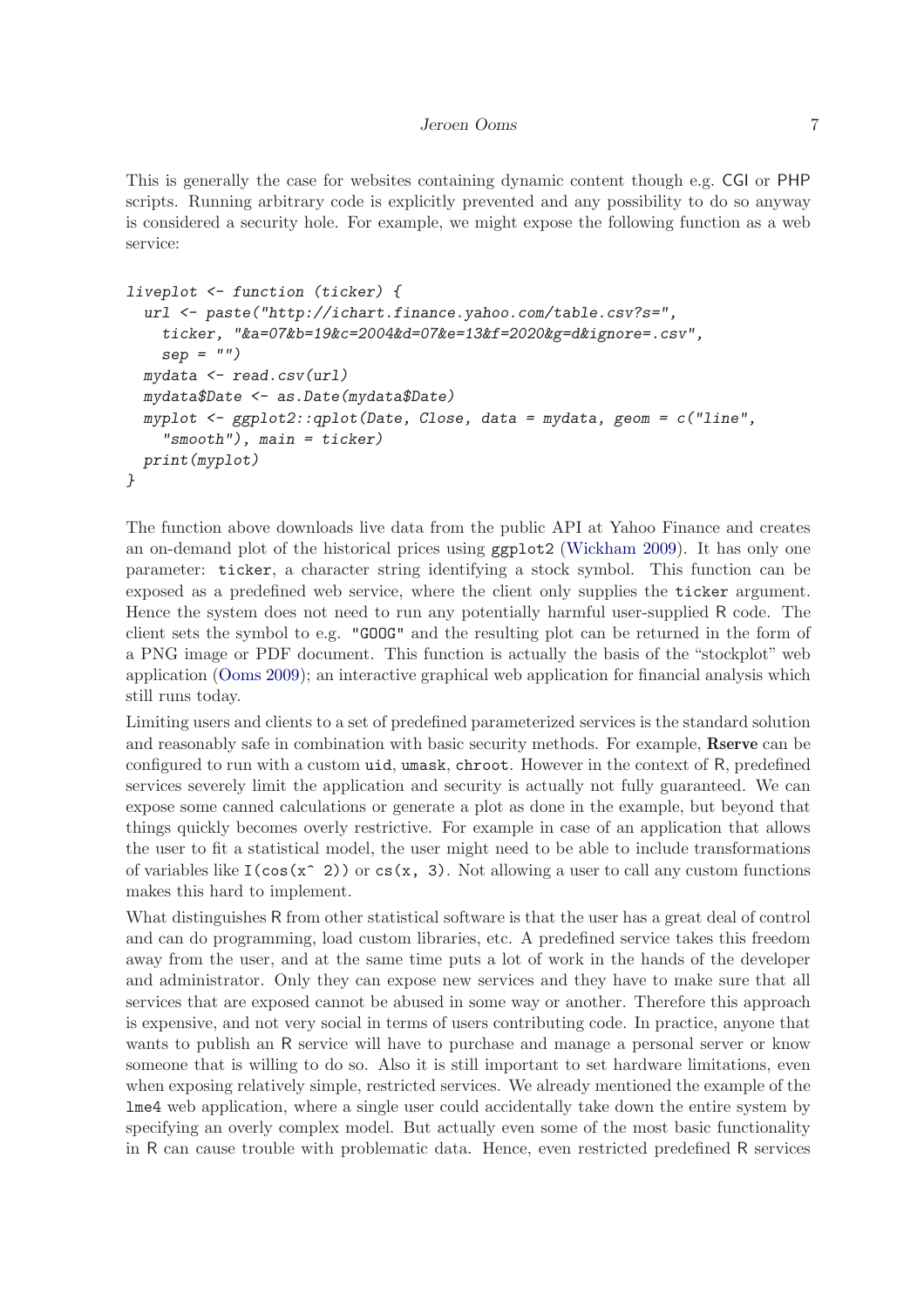are not guaranteed to consistently return smooth and timely. These aspects of statistical computing make common practices in software design not directly generalize to R services, and are easily under appreciated by developers and engineers with a limited background in data analysis.

### Code injection

Finally, there is still the risk of *code injection*. Because R is a very dynamic language, evaluations sometimes happen at unexpected places. One example is during the parsing of formulas. For example, we might want to publish a service that calls the lm() function in R on a fixed dataset. Hence the only parameter supplied by the user is a *formula* in the form of a character vector. Assume in the code snippet below that the userformula parameter is a string that has been set through some graphical interface.

```
coef(lm(userformula, data=cars))
```
For example the user might supply a string "speed∼dist" and the service will return the coefficients. On first sight, this might seem like a safe service. However, formulas actually allow for the inclusion of calls to other functions. So even though userformula is a character vector, it can be used to inject a function call:

```
userformula <- "speed ~ dist + system('whoami')"
lm(userformula, data=cars)
```
In the example above, lm will automatically convert userformula from type character to a formula, and subsequently execute the system('whoami') command. Hence even when a client supplies only simple primitive data, unexpected opportunities for code injection can still arise. Therefore it is important when using this approach, to sanitize the input before executing the service. One way is by setting up the service such that only alphanumeric values are valid parameters, and use a regular expression to remove any other characters, before actually executing the script or service:

```
myarg <- gsub("[^a-zA-Z0-9]", "", myarg)
```
### 3.2. Sanitizing code by blacklisting

A less restrictive approach is to allow users to push custom R code, but inspect the code before evaluating it. This approach has been adopted by some web sites that allow users to run R code, like [Banfield](#page-28-0) [\(1999](#page-28-0)) and [Chew](#page-29-0) [\(2012](#page-29-0)). However, given the dynamic nature of the R language, malicious calls are actually very difficult to detect and such security is easy to circumvent. For example, we might want to prevent users from calling the system function. One way is to define some smart regular expressions that look for the word "system" in a block of code. This way it would be possible to detect a potentially malicious call like this:

```
system("whoami")
```
However, it is much more difficult to detect the equivalent call in the following block: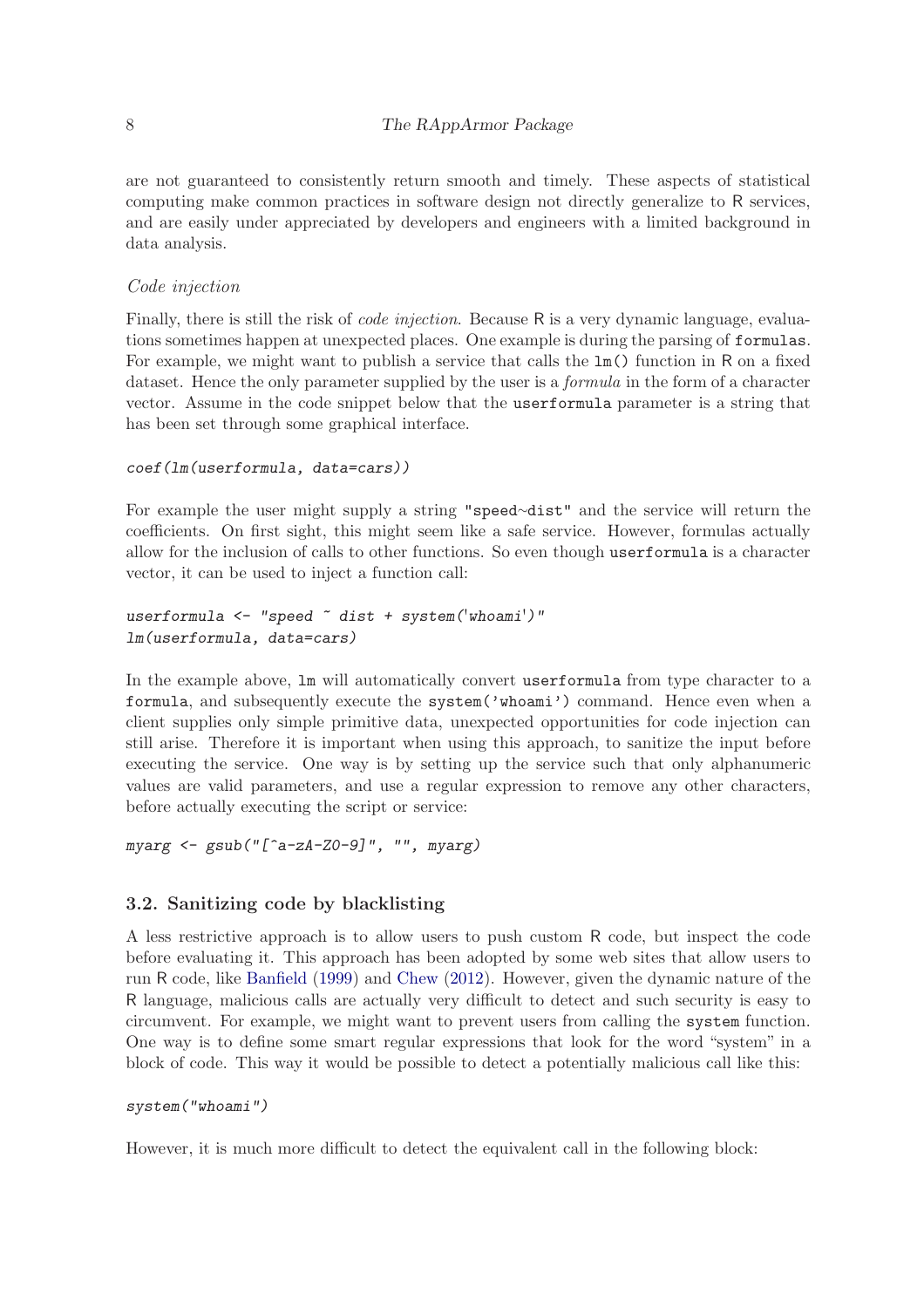```
foo <- get(paste("sy", "em", sep="st"))
bar <- paste("who", "i", sep="am")
foo(bar)
```
And indeed, it turns out that the services that use this approach are fairly easy to trick. Because R is a dynamic scripting language, the exact function calls might not reveal themselves until runtime, when it is often too late. We are actually quite convinced that it is nearly impossible to really sanitize an R script just by inspecting the source code.

An alternative method to prevent malicious code is by defining an extensive blacklist of functions that a user is not allowed to call, and disable these at runtime. The sandboxR package [\(Daroczi 2013](#page-29-0)) does this to block access to all R functions providing access to the file system. It evaluates the user-supplied code in an environment in which all blacklisted functions are masked from the calling namespace. This is fairly effective and provides a barrier against smaller possible attacks or casual errors. However, the method relies on exactly knowing and specifying which functions are *safe* and which are not. The package author has done this for the thousands of R functions in the base package and we assume he has done a good job. But it is quite hard to maintain and cumbersome to generalize to other R packages (by default the method does not allow loading other packages). Everything falls if one function has been overlooked or changes between versions, which does make the method vulnerable. Furthermore, in R even the most primitive functions can be exploited to tamper with scoping and namespaces, so it is unwise to rely solely on this for security.

Moreover, even when sanitizing of the code is successful, this method does not limit the use of hardware resources in any way. Hence, additional methods are still required to prevent excessive use of resources in a public environment. Packages like **sandboxR** should probably only be used to supplement system level security as implemented in the **RAppArmor** package. They can be useful to detect problematic calls earlier on and present informative errors naming a specific forbidden function rather than just "permission denied". But blacklisting solutions are not waterproof and should not be considered a full security solution.

### 3.3. Sandboxing on the level of the operating system

One can argue that managing resources and privileges is something that is outside the domain of the R software, and is better left to the operating system. The R software has been designed for statistical computing and related functionality; the operating system deals with hardware and security related matters. Hence, in order to really sandbox R properly without imposing unnecessary limitations on its functionality, we need to sandbox the process on the level of the operating system. When restrictions are enforced by the operating system instead of R itself, we do not have to worry about all of the pitfalls and implementation details of R. The user can interact freely with R, but won't be able to do anything for which the system does not grant permission.

Some operating systems offer more advanced capabilities for setting process restrictions than others. The most advanced functionality is found in UNIX like systems, of which the most popular ones are either BSD based (FreeBSD, OSX, etc) or Linux based (Debian, Ubuntu, Fedora, Suse, etc). Most UNIX like systems implement some sort of ULIMIT functionality to facilitate restricting availability of hardware resources on a per-process basis. Furthermore, both BSD and Linux provide various Mandatory Access Control (MAC) systems. On Linux,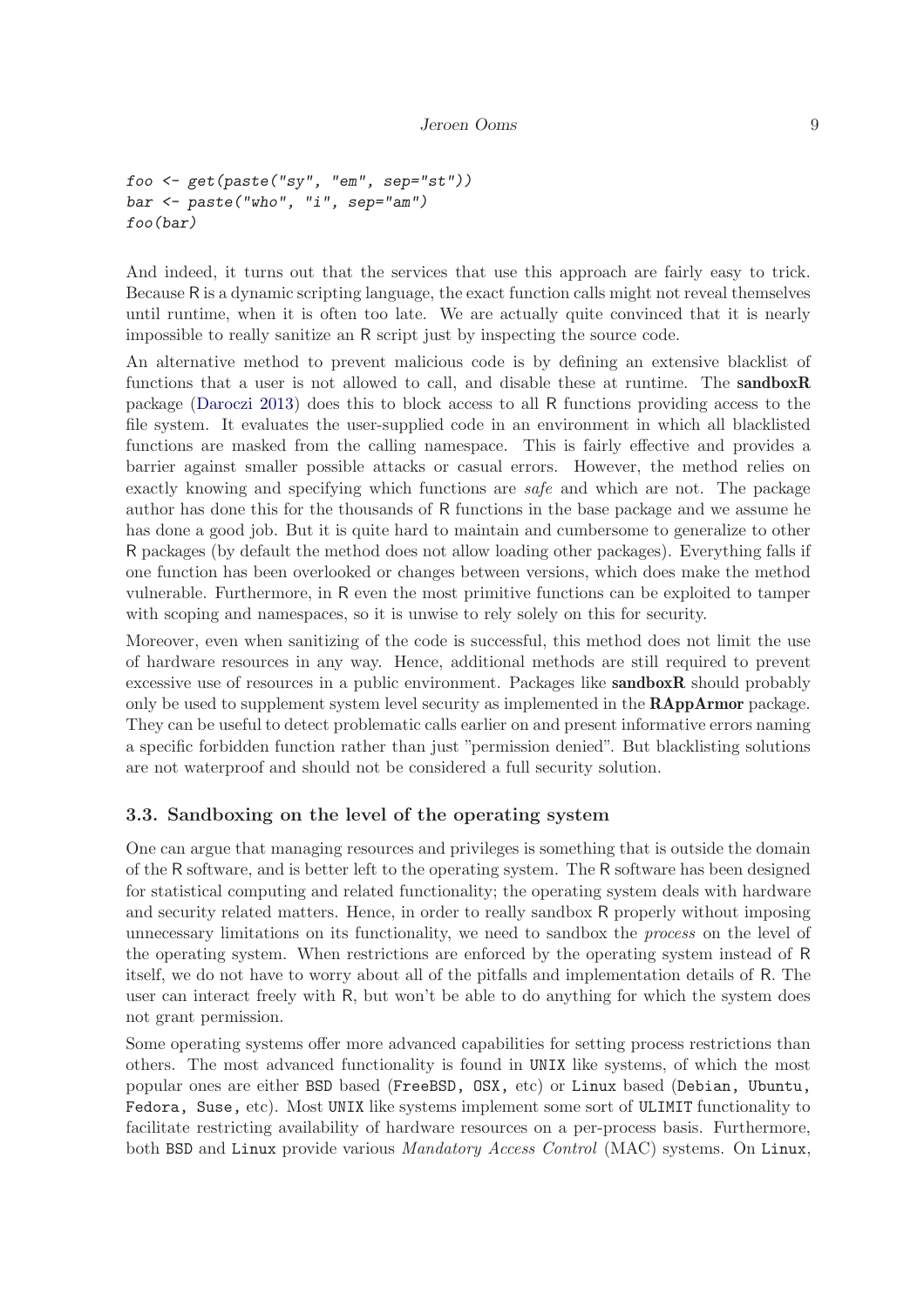<span id="page-9-0"></span>these are implemented as Kernel modules. The most popular ones are AppArmor [\(Bauer 2006\)](#page-29-0), SELinux [\(Smalley, Vance, and Salamon 2001\)](#page-30-0) and Tomoyo Linux [\(Harada, Horie, and Tanaka](#page-29-0) [2004\)](#page-29-0). MAC gives a much finer degree of control than standard user-based privileges, by applying advanced security policies on a per-process basis. Using a combination of MAC and ULIMIT tools we can do a pretty decent job in sandboxing a single R process to a point where it can do little harm to the system. Hence we can run arbitrary R code without losing any sleep over potentially jeopardizing the machine. Unfortunately, this approach comes at the cost of portability of the software. As different operating systems implement very different methods for managing processes and privileges, the solutions will be to a large extend OS-specific. In our implementation we have tried to hide these system calls by exposing R functions to interact with the kernel. Going forward, eventually these functions could behave somewhat OS specific, abstracting away technicalities and providing similar functionality on different systems. But for now we limit ourselves to systems based on the Linux kernel.

# 4. The RAppArmor package

The current section describes some security concepts and how an R process can be sandboxed using a combination of ULIMIT and MAC tools. The methods are illustrated using the RAppArmor package: an implementation based on Linux and AppArmor. AppArmor ("Application Armor") is a security module for the Linux kernel. It allows for associating programs and processes with security profiles that restrict the capabilities and permissions of that process. There are two ways of using AppArmor. One is to associate a single, static security profile with every R process. This can be done only by the system administrator and does not require our R package (see also section section [4.9\)](#page-17-0). However, this is usually overly restrictive. We want more flexibility to set different policies, priorities and restrictions for different users or tasks.

The **RAppArmor** package exposes R functions that interface directly to Linux system calls related to setting privileges and restrictions of a running process. Besides applying security profiles, RAppArmor also interfaces to the prlimit call in Linux, which sets RLIMIT (resource limit) values on a process (RLIMIT are the Linux implementation of ULIMIT). Linux defines a number of RLIMIT's, which restrict resources like memory use, number of processes, and stack size. More details on RLIMIT follow in section [4.7.](#page-13-0) Using RAppArmor, the sandboxing functionality is accessible directly from within the R session, without the need for external tools or programs. Once RAppArmor is installed, any user can apply security profiles and restrictions to the running process; no special permissions are required. Furthermore, it allowed us to create the eval.secure function: an abstraction which mimics eval, but has additional parameters to evaluate a single call under a given uid, priority, security policy and resource restrictions.

The RAppArmor package brings the low level system security methods all the way up to level of the R language. Using eval.secure, different parts of our code can run with different security restrictions with minimal overhead, something we call *dynamic sandboxing*. This is incredibly powerful in the context of embedded services, and opens the door applications which explicitly allow for arbitrary code execution; something that previously always had to be avoided for security reasons. This enables a new approach to socialize statistical computing and lies at the core of the OpenCPU framework [\(Ooms 2013](#page-30-0)), which exposes a public HTTP API to run and share R code on a central server.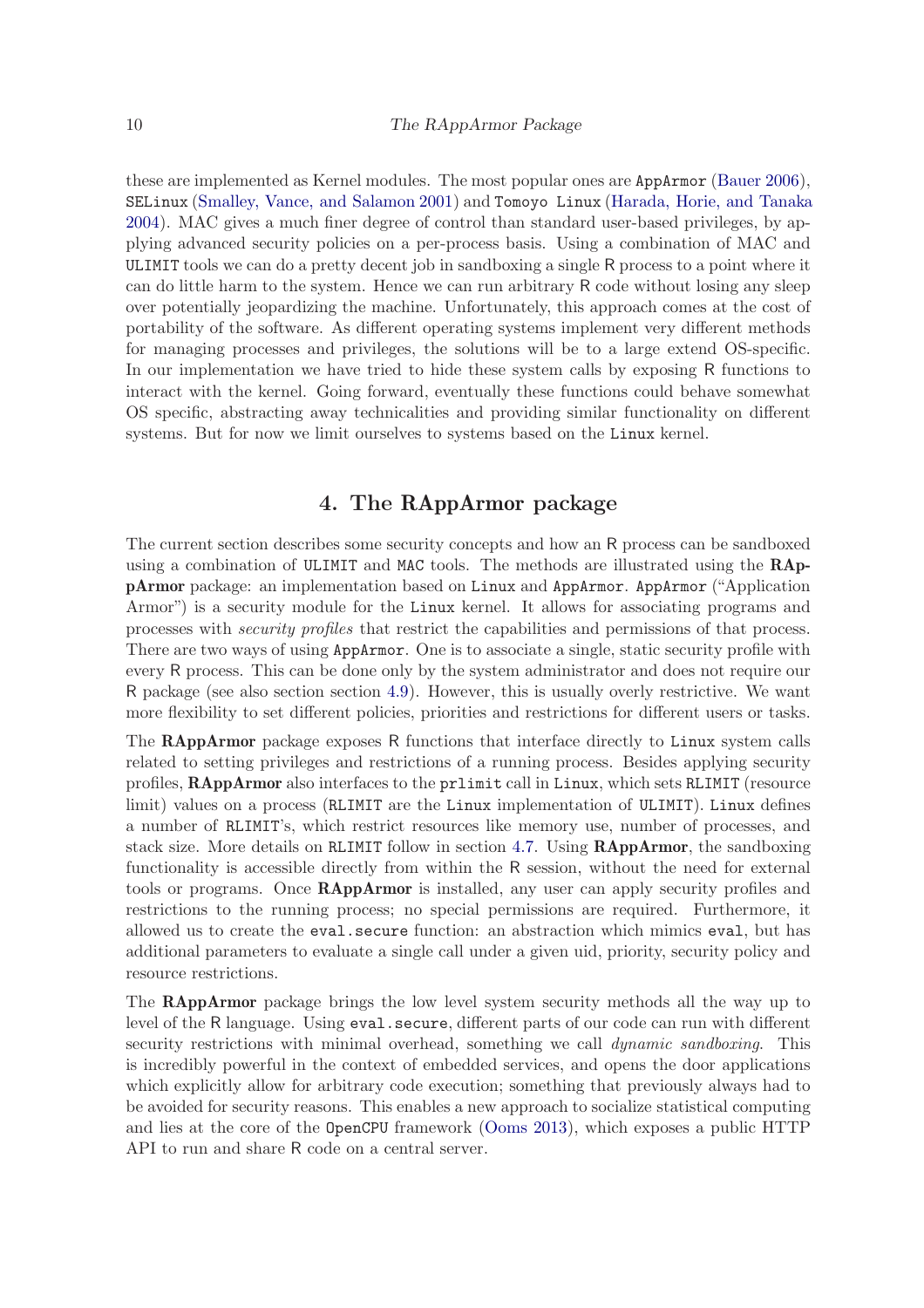### 4.1. AppArmor profiles

Security policies are defined in *profiles* which form the core of the AppArmor software. A profile consists of a set of rules specified using AppArmor syntax in an ascii file. The Linux kernel translates these rules to a security policy that it will enforce on the appropriate process. A brief introduction to the AppArmor syntax is given in section [5.1.](#page-19-0) The appendix of this paper contains some example profiles that ship with the RAppArmor package to get the user started. When the package is installed through the Debian/Ubuntu package manager (e.g. using apt-get) the profiles are automatically copied to /etc/apparmor.d/rapparmor.d/. Because profiles define file access permissions based the location of files and directories on the file system, they are to some extent specific to a certain Linux distribution, as different distributions have somewhat varying conventions on where files are located. The example profiles included with RAppArmor are based on the file layout of the r-base package (and its dependencies) by [Bates and Eddelbuettel](#page-28-0) [\(2004](#page-28-0)) for Debian/Ubuntu, currently maintained by Dirk Eddelbuettel.

The RAppArmor package and the included profiles work "out of the box" on Ubuntu 12.04 (Precise) and up, Debian 7.0 (Wheezy) and up. The package can also be used on OpenSuse 12.1 and up, however Suse systems organize the file system in a slightly different way than Ubuntu and Debian, so the profiles need to be modified accordingly. The **RAppArmor** website contains some specific instructions regarding various distributions.

Again, we want to emphasize that the package should mostly be seen as a reference implementation to demonstrate how to create a working sandbox in R. The **RAppArmor** package provides the tools to set security restrictions and example profiles to get the user started. However, depending on system and application, different policies might be appropriate. It is still up to the administrator to determine which privileges and restrictions are appropriate for a certain system or purpose. The example profiles are merely a starting point and need fine-tuning for specific applications.

### 4.2. Automatic installation

The **RAppArmor** package consists of R software and a number of example security profiles. On Ubuntu it is easiest installed using binary builds provided through launchpad:

```
sudo add-apt-repository ppa:opencpu/rapparmor
sudo apt-get update
sudo apt-get install r-cran-rapparmor
```
Binaries in this repository are build for the version of R that ships with the operating system. To get builds for R version 3.0 and up, use repository ppa:opencpu/rapparmor-dev instead. The r-cran-rapparmor package can also be build from source using something along the lines of the following:

```
wget http://cran.r-project.org/src/contrib/RAppArmor_0.8.3.tar.gz
tar xzvf RAppArmor_0.8.3.tar.gz
cd RAppArmor/
debuild -uc -us
cd ..
sudo dpkg -i r-cran-rapparmor_0.8.3-precise1_amd64.deb
```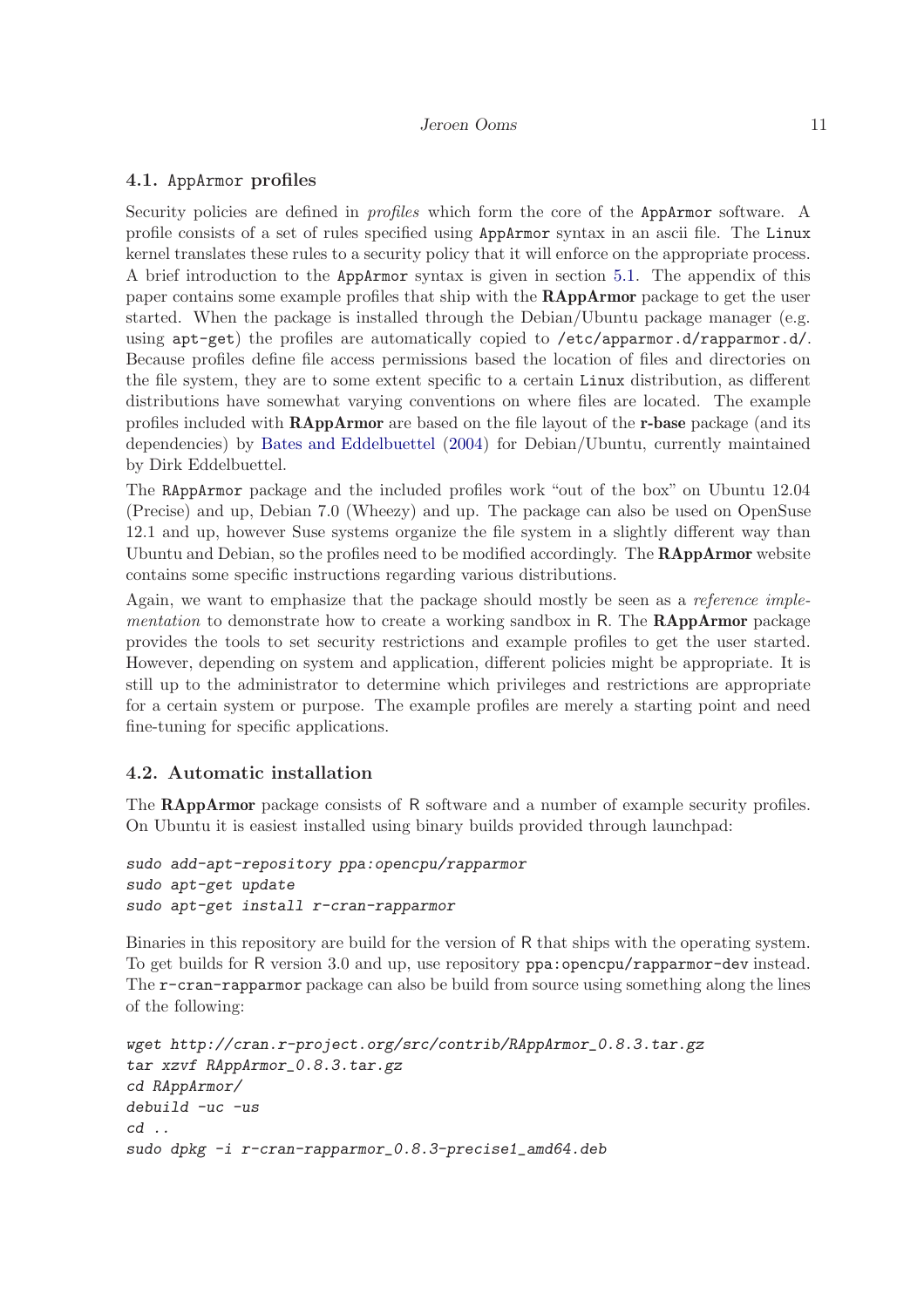The r-cran-rapparmor package will automatically install required dependencies and security profiles. The security profiles are installed in /etc/appamor.d/rapparmor.d/.

# 4.3. Manual installation

On distributions for which no system installation package is available, manual installation is required. Start with installing required dependencies:

```
sudo apt-get install r-base-dev libapparmor-dev apparmor apparmor-utils
```
Note that R version 2.14 or higher is required. Also the system needs to have an AppArmor enabled Linux kernel. After dependencies have been installed, install RAppArmor from CRAN:

```
wget http://cran.r-project.org/src/contrib/RAppArmor_0.8.3.tar.gz
sudo R CMD INSTALL RAppArmor_0.8.3.tar.gz
```
This will compile the C code and install the R package. After the package has been installed successfully, the security profiles need to be copied to the apparmor.d directory:

```
cd /usr/local/lib/R/site-library/RAppArmor/
sudo cp -Rf profiles/debian/* /etc/apparmor.d/
```
Finally, the AppArmor service needs to be restarted to load the new profiles. Also we do not want to enforce the global R profile at this point:

```
sudo service apparmor restart
sudo aa-disable usr.bin.r
```
This should complete the installation. To verify if everything is working, start R and run the following code:

```
library("RAppArmor")
aa_change_profile("r-base")
```
If the code runs without any errors, the package has successfully been installed.

# 4.4. Linux security methods

The RAppArmor package interfaces to a number of Linux system calls that are useful in the context of security and sandboxing. The advantage of calling these directly from R is that we can dynamically set the parameters from within the R process, as opposed to fixing them for all R sessions. Hence it is actually possible to execute some parts of an application in a different security context other parts.

The package implements many functions that wrap around Linux C interfaces. However it is not required to study all of these functions. To the end user, everything in the package comes together in the powerful and convenient eval.secure() function. This function mimics eval(), but it has additional parameters that define restrictions which will be enforced to a specific evaluation. An example: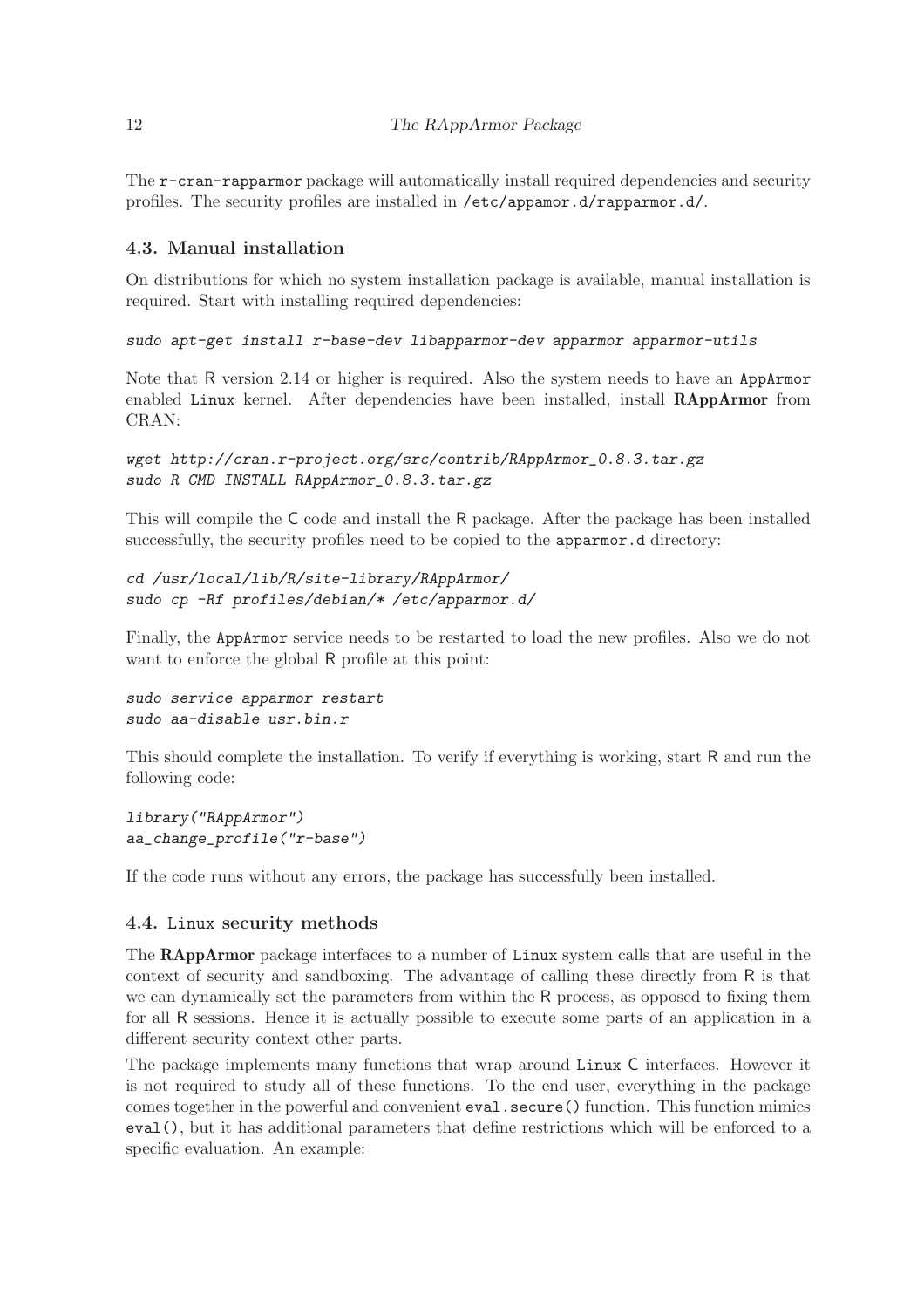```
myresult <- eval.secure(myfun(), RLIMIT_AS = 10*1024*1024, profile="r-base")
```
This will call myfun() with a memory limit of 10MB and the "r-base" security profile (which is introduced in section [5.2\)](#page-19-0). The eval.secure function works by creating a *fork* of the current process, and then sets hard limits, uid and AppArmor profile on the forked process, before evaluating the call. After the function returns, or when the timeout is reached, the forked process is killed and cleaned up. This way, all of the one-way security restrictions can be applied, and evaluations that happen inside eval.secure won't have any side effects on the main process.

### 4.5. Setting user and group ID

One of the most basic security methods is running a process as a specific user. Especially within a system where the main process has superuser privileges (which could be the case in for example a webserver), switching to a user with limited privileges before evaluating any code is a wise thing to do. We could even consider a design where every user of the application has a dedicated user account on the Linux machine. The RAppArmor package implements the functions getuid, setuid, getgid, setgid, which call out to the respective Linux system calls. Users and groups can either be specified by their name, or as integer values as defined in the /etc/passwd file.

```
R> library("RAppArmor")
AppArmor LSM is enabled.
Current profile: none (unconfined).
R> system('whoami')
root
R> getuid()
[1] 0
R> getgid()
[1] 0
R> setgid(1000)
R> setuid(1000)
R> getgid()
[1] 1000
R> getuid()
[1] 1000
R> system('whoami')
jeroen
```
The user/group ID can also be set inside the eval.secure function. In this case it will not affect the main process; the UID is only set for the time of the secure evaluation.

```
R> eval(system('whoami', intern=TRUE))
[1] "root"
R> eval.secure(system('whoami', intern=TRUE), uid=1000)
[1] "jeroen"
R> eval(system('whoami', intern=TRUE))
[1] "root"
```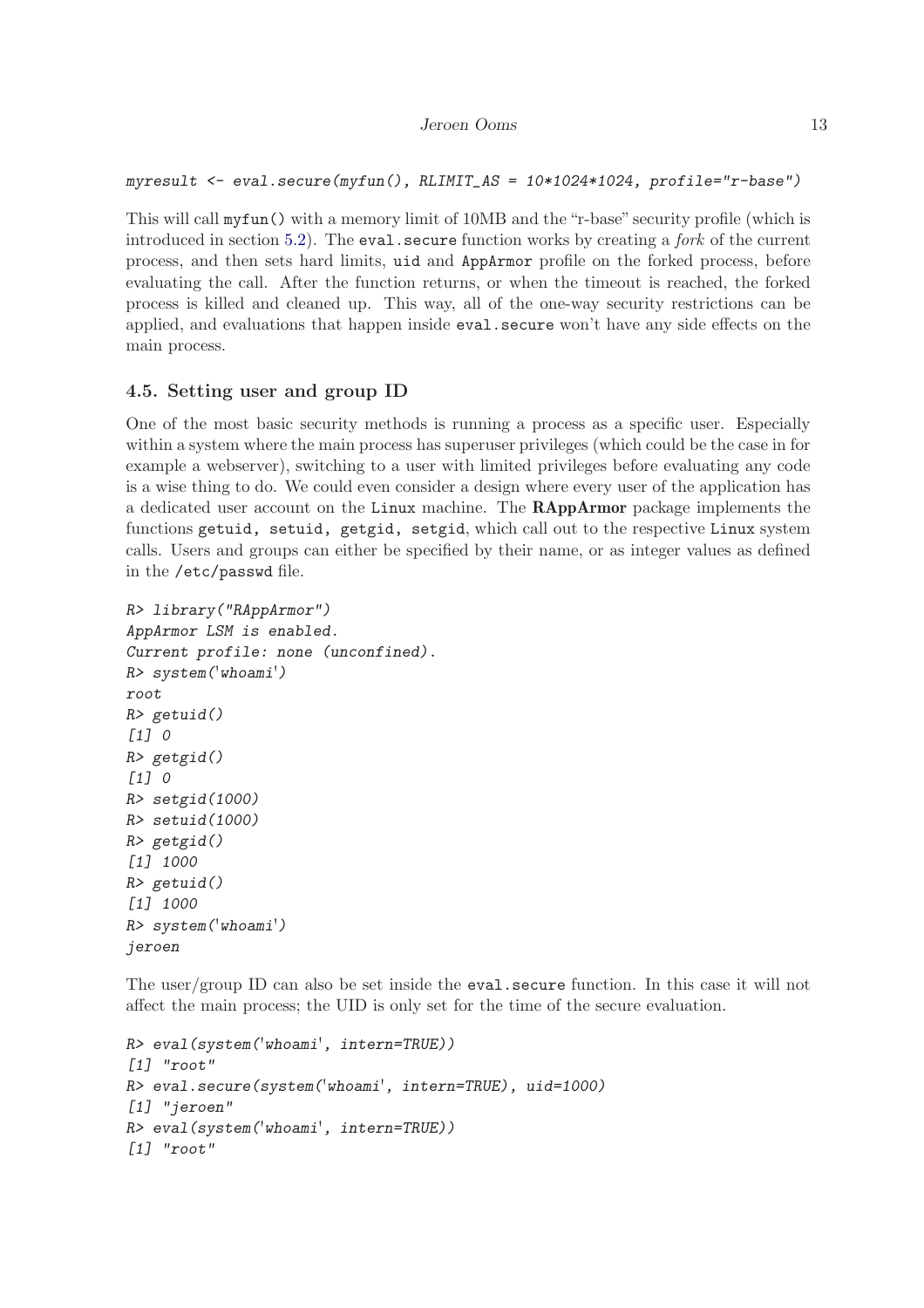<span id="page-13-0"></span>Note that in order for setgid and setuid to work, the user must have the appropriate capabilities in Linux, which are usually restricted to users with superuser privileges. The getuid and getgid functions can be called by anyone.

### 4.6. Setting Task Priority

The RAppArmor package implements interfaces for setting the scheduling priority of a process, also called its nice value or niceness. Linux systems use a priority system with 40 priorities, ranging from -20 (highest priority) to 19 (lowest priority). By default most processes run with nice value 0. Users without superuser privileges can only increase this value, i.e. lower the priority of the process. In RAppArmor the getpriority and setpriority functions change the priority of the current session:

```
R> getpriority()
[1] 0
R> setpriority(10)
[1] 10
R> system("nice", intern=TRUE)
[1] "10"
R> setpriority(5)
Error in setpriority(5) :
  Failed to set priority. The caller attempted to lower a process priority,
  but did not have the required privilege.
```
Again, the eval.secure function is used to run a function or code block with a certain priority without affecting the priority of the main R session:

```
R> getpriority()
[1] 0
R> eval.secure(system('nice', intern=TRUE), priority=10)
[1] "10"
R> getpriority()
[1] 0
```
# 4.7. Linux Resource Limits (RLIMIT)

Linux defines a number of RLIMIT values that can be used to set resource limits on a process [\(Free Software Foundation 2012](#page-29-0)). The RAppArmor package has functions to get/set to the following RLIMITs:

- RLIMIT\_AS The maximum size of the process's virtual memory (address space).
- RLIMIT\_CORE Maximum size of core file.
- RLIMIT\_CPU CPU time limit.
- RLIMIT\_DATA The maximum size of the process's data segment.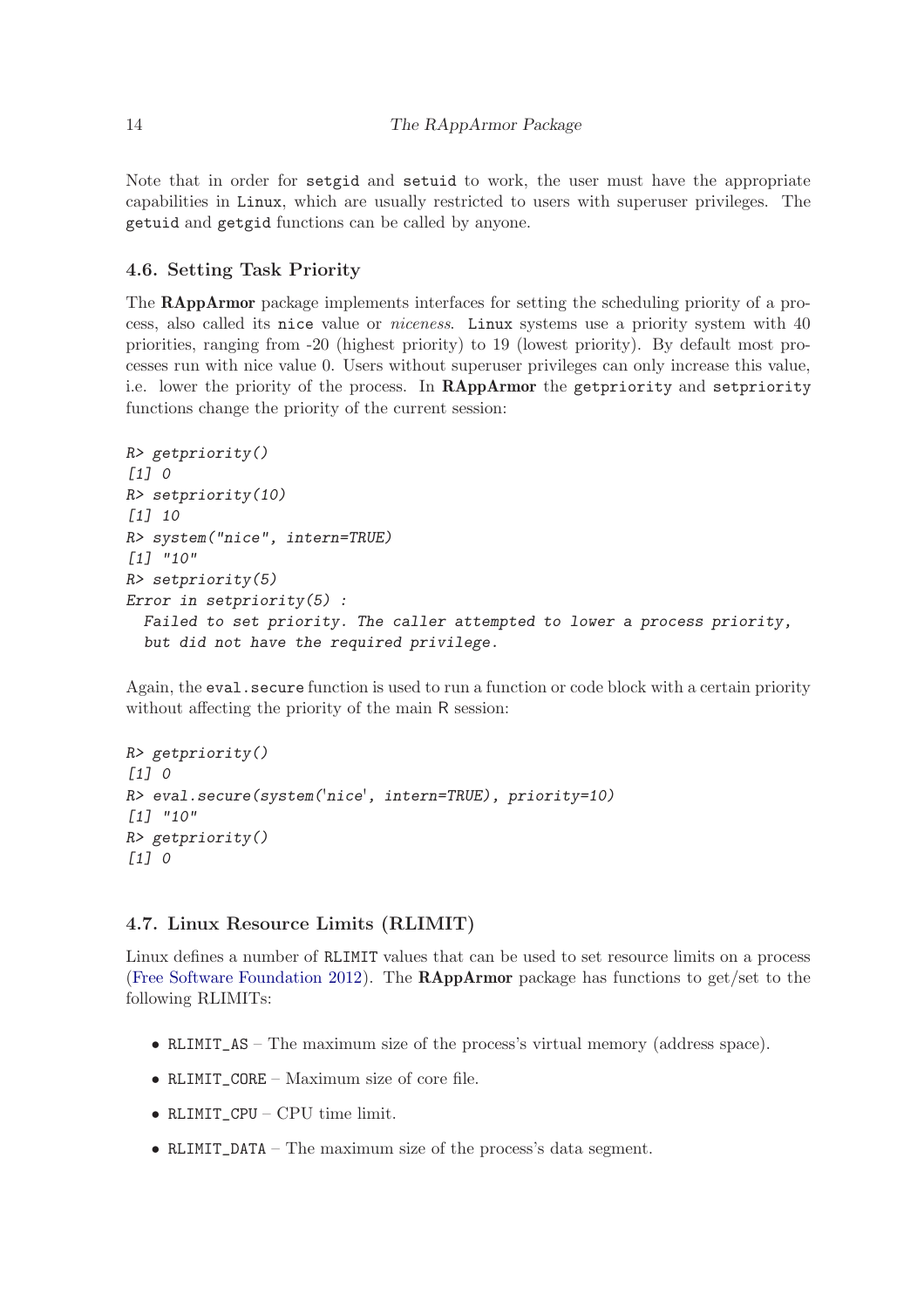#### Jeroen Ooms 15

- RLIMIT\_FSIZE The maximum size of files that the process may create.
- RLIMIT\_MEMLOCK Number of memory that may be locked into RAM.
- RLIMIT\_MSGQUEUE Max number of bytes that can be allocated for POSIX message queues
- RLIMIT\_NICE Specifies a ceiling to which the process's nice value (priority).
- RLIMIT\_NOFILE Limit maximum file descriptor number that can be opened.
- RLIMIT\_NPROC Maximum number of processes (or, more precisely on Linux, threads) that can be created by the user of the calling process.
- RLIMIT\_RTPRIO Ceiling on the real-time priority that may be set for this process.
- RLIMIT\_RTTIME Limit on the amount of CPU time that a process scheduled under a real-time scheduling policy may consume without making a blocking system call.
- RLIMIT\_SIGPENDING Limit on the number of signals that may be queued by the user of the calling process.
- RLIMIT\_STACK The maximum size of the process stack.

For all of the above RLIMITs, the RAppArmor package implements a function which name is equivalent to the non-capitalized name of the RLIMIT. For example to get/set RLIMIT\_AS, the user calls rlimit\_as(). Every rlimit\_ function has exactly 3 parameters: hardlim, softlim, and pid. Each argument is specified as an integer value. The pid arguments points to the target process. When this argument is omitted, the calling process is targeted. When the softlim is omitted, it is set equal to the hardlim. When the function is called without any arguments, it returns the current limits.

The soft limit is the value that the kernel enforces for the corresponding resource. The hard limit acts as a ceiling for the soft limit: an unprivileged process may only set its soft limit to a value in the range from 0 up to the hard limit, and (irreversibly) lower its hard limit. A privileged process (under Linux: one with the CAP\_SYS\_RESOURCE capability) may make arbitrary changes to either limit value. [\(Free Software Foundation 2012](#page-29-0))

```
R> rlimit_as()
$hardlim
[1] 1.845e+19
$softlim
[1] 1.845e+19
R> A <- rnorm(1e7)
R> rm(A)
R> gc()
        used (Mb) gc trigger (Mb) max used (Mb)
Ncells 230219 6.2 467875 12.5 350000 9.4
```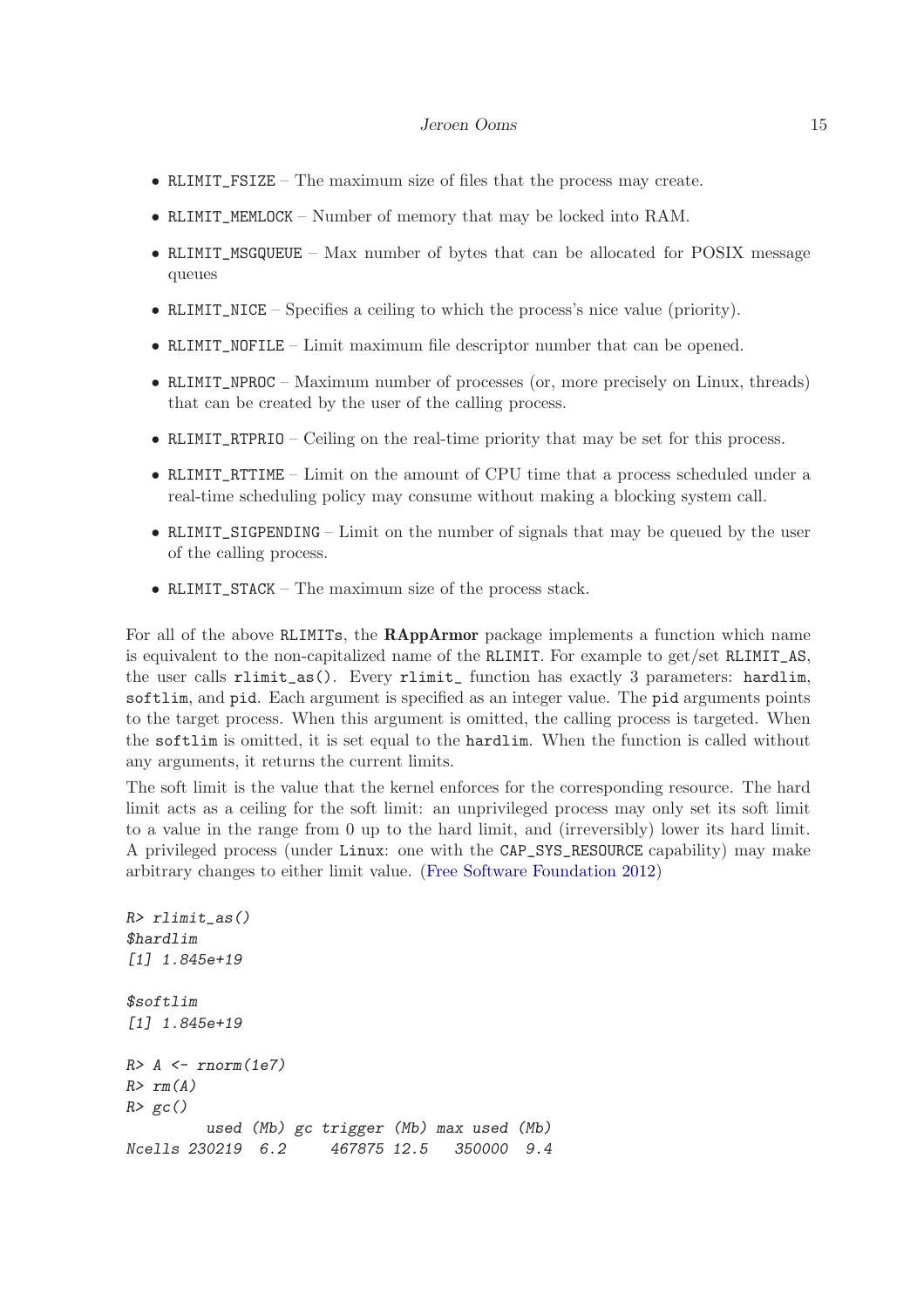### 16 The RAppArmor Package

*Vcells 211018 1.7 8773042 67.0 10211897 78.0 R> rlimit\_as(10\*1024\*1024) \$hardlim [1] 10485760*

*\$softlim [1] 10485760*

*R> A <- rnorm(1e7) Error: cannot allocate vector of size 76.3 Mb*

Note that a process owned by a user without superuser privileges can only modify RLIMIT to more restrictive values. However, using eval.secure, a more restrictive RLIMIT can be applied to a single evaluation without any side effects on the main process:

```
R> library("RAppArmor")
R> A <- eval.secure(rnorm(1e7), RLIMIT_AS = 10*1024*1024)
Error: cannot allocate vector of size 76.3 Mb
R> A <- rnorm(1e7)
```
The exact meaning of the different limits can be found in the RAppArmor package documentation (e.g. ?rlimit\_as) or in the documentation of the distribution, e.g. [Canonical, Inc](#page-29-0) [\(2012](#page-29-0)).

### 4.8. Activating AppArmor profiles

The RAppArmor package implements three calls to the Linux kernel related to applying AppArmor profiles: aa\_change\_profile, aa\_change\_hat and aa\_revert\_hat. Both the aa\_change\_profile and aa\_change\_hat functions take a parameter named profile: a character string identifying the name of the profile. This profile has to be preloaded by the kernel, before it can be applied to a process. The easiest way to load profiles is to copy them to the directory /etc/apparmor.d/ and then run sudo service apparmor restart.

The main difference between a *profile* and a hat is that switching profiles is an irreversible action. Once the profile has been associated with the current process, the process cannot call aa\_change\_profile again to escape from the profile (that would defeat the purpose). The only exception to this rule are profiles that contain an explicit change\_profile directive. The aa\_change\_hat function on the other hand is designed to associate a process with a security profile in a way that does allow it to escape out of the security profile. In order to realize this, the aa\_change\_hat takes a second argument called magic\_token, which defines a secret key that can be used to revert the hat. When aa\_revert\_hat is called with the same magic\_token that was used in aa\_change\_hat, the security restrictions are relieved.

Using aa\_change\_hat to switch in and out of profiles is an easy way to get started with RAppArmor and test some security policies. However it should be emphasized that using hats instead of profiles is also a security risk and should be avoided in production settings. It is important to realize that if the code running in the sandbox can find a way of discovering the value of the magic\_token (e.g. from memory, command history or log files), it will be able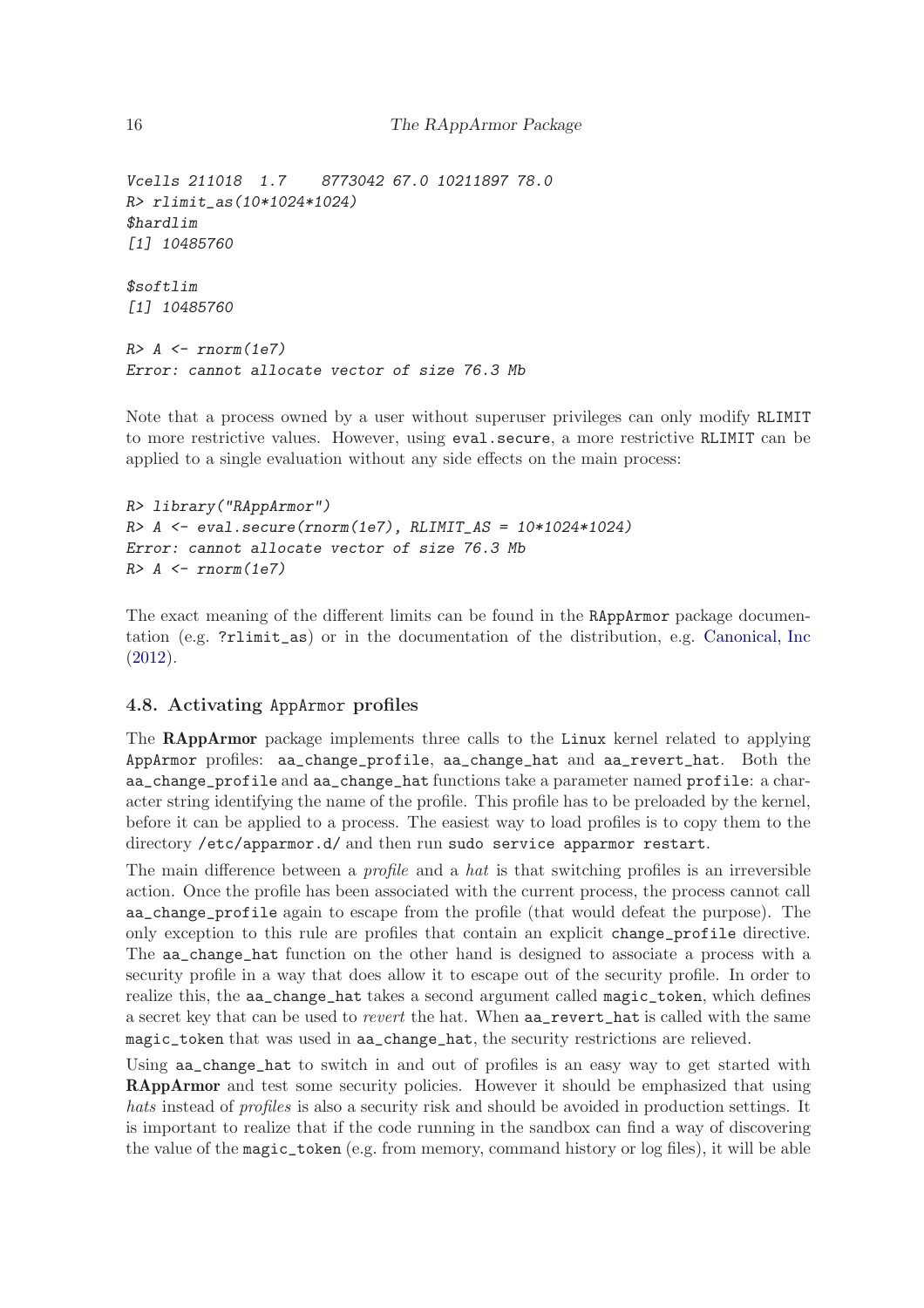to escape from the sandbox. Hence aa\_change\_hat should only be used to prevent general purpose malicious activity, e.g. when testing a new R package. When hosting services or otherwise exposing an environment that might be specifically targeted, hackers could write code that attempts to find the magic token and revert the hat. Therefore it is recommended to only use aa change profile or eval. secure in production settings. When a profile is applied to a process using aa\_change\_profile or eval.secure, the kernel will keep enforcing the security policy on the respective process and all of its children until they die, no matter what.

The RAppArmor package ships with a profile called *testprofile* which contains a hat called testhat. We use this profile to demonstrate the functionality. The profiles have been defined such that *testprofile* allows access to /etc/group but denies access to /etc/passwd. The testhat denies access to both /etc/passwd and /etc/group.

```
R> library("RAppArmor");
R> result <- read.table("/etc/passwd")
R> aa_change_profile("testprofile")
Switching profiles...
R> passwd <- read.table("/etc/passwd")
Error in file(file, "rt") : cannot open the connection
In addition: Warning message:
In file(file, "rt") : cannot open file '/etc/passwd': Permission denied
R> group <- read.table("/etc/group")
R> mytoken <- 13337;
R> aa_change_hat("testhat", mytoken)
Setting Apparmor Hat...
R> passwd <- read.table("/etc/passwd")
Error in file(file, "rt") : cannot open the connection
In addition: Warning message:
In file(file, "rt") : cannot open file '/etc/passwd': Permission denied
R> group <- read.table("/etc/group")
Error in file(file, "rt") : cannot open the connection
In addition: Warning message:
In file(file, "rt") : cannot open file '/etc/group': Permission denied
R> aa_revert_hat(mytoken);
Reverting AppArmor Hat...
R> passwd <- read.table("/etc/passwd")
Error in file(file, "rt") : cannot open the connection
In addition: Warning message:
In file(file, "rt") : cannot open file '/etc/passwd': Permission denied
R> group <- read.table("/etc/group")
```
Just like for setuid and rlimit functions, eval.secure can be used to enforce an AppArmor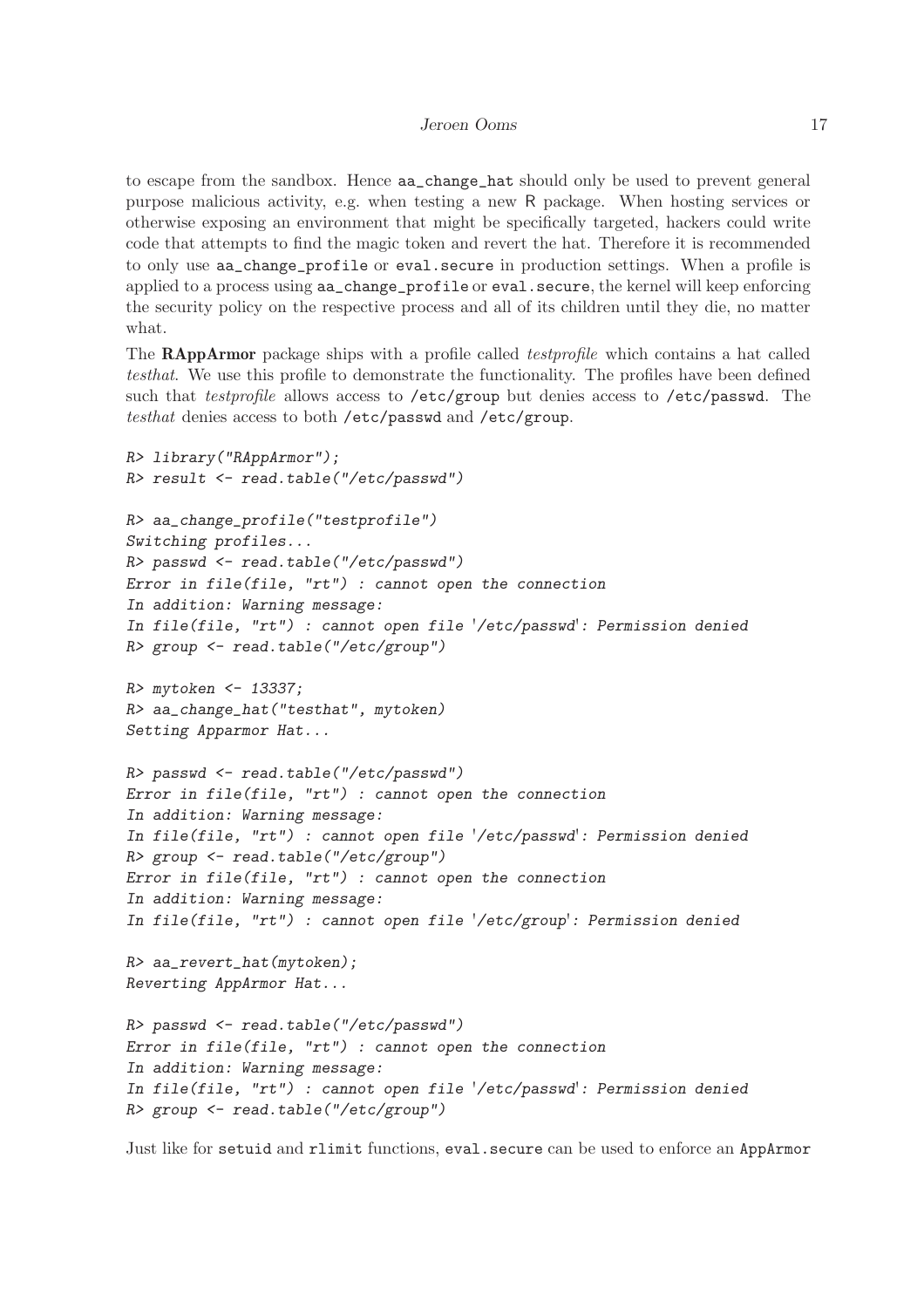<span id="page-17-0"></span>security profile on a single call, witout any side effects. The eval.secure function uses aa\_change\_profile and is therefore most secure.

```
R> out <- eval(read.table("/etc/passwd"))
R> nrow(out)
[1] 68
R> out <- eval.secure(read.table("/etc/passwd"), profile="testprofile")
Error in file(file, "rt") : cannot open the connection
```
#### 4.9. AppArmor without RAppArmor

The RAppArmor package allows us to dynamically load an AppArmor profile from within an R session. This gives a great deal of flexibility. However, it is also possible to use AppArmor without the **RAppArmor** package, by setting a single profile to be loaded with any running R process.

To do so, the RAppArmor package ships with a profile named usr.bin.r. At the installation of the package, this file is copied to /etc/apparmor.d/. This file is basically a copy of the r-user profile in appendix [A.3,](#page-24-0) however with a small change: where r-user defines a named profile with

```
profile r-user {
  ...
}
```
the usr.bin.r file defines a profile specific to a filepath:

```
/usr/bin/R {
  ...
 }
```
When using the latter syntax, the profile is automatically associated every time the file /usr/bin/R is executed (which is the script that runs when R is started from the shell). This way we can set some default security restrictions for our daily work. Profiles tied to a specific program can be activated only by the administrator using:

```
sudo aa-enforce usr.bin.r
```
This will enforce the security restrictions on every new R process that is started. To stop enforcing the restrictions, the administrator can run:

```
sudo aa-disable usr.bin.r
```
After disabling the profile, the R program can be started without any restrictions. Note that the usr.bin.r profile does not grant permission to change profiles. Hence, once the usr.bin.r profile is in enforce mode, we cannot use the eval.secure or aa\_change\_profile functions from the RAppArmor package to change into a different profile, as this would be a security hole: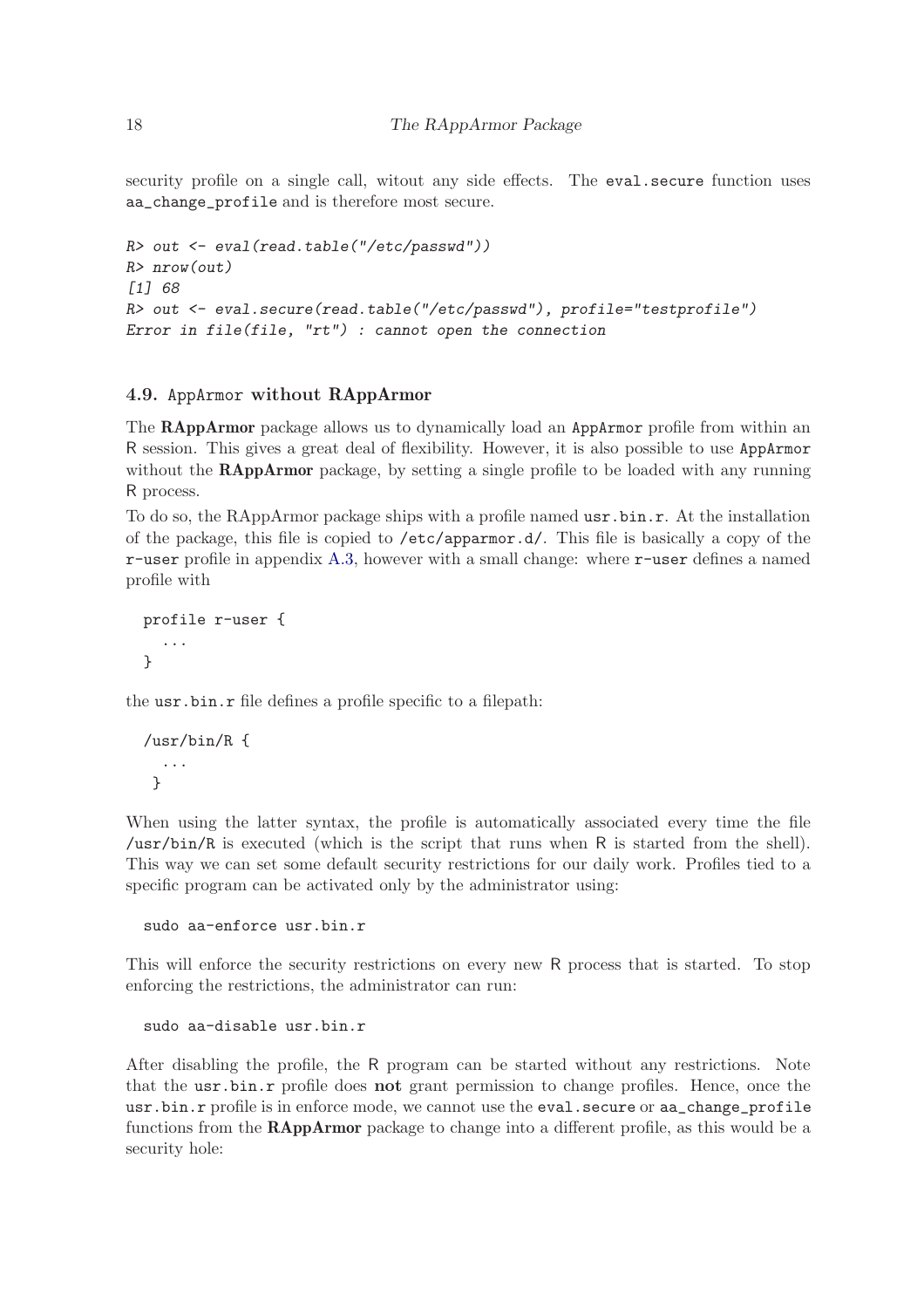#### Jeroen Ooms 19

```
R> library(RAppArmor)
AppArmor LSM is enabled.
Current profile: /usr/bin/R (enforce mode)
R> aa_change_profile("r-user")
Switching profiles...
Getting task confinement information...
Error in aa_change_profile("r-user") :
 Failed to change profile from: /usr/bin/R to: r-user.
 Note that this is only allowed if the current profile has a
 directive "change_profile -> r-user".
```
### 4.10. Learning using complain mode

Finally AppArmor allows the administrator to set profiles in *complain mode*, which is also called learning mode.

#### sudo aa-complain usr.bin.r

This is useful for developing new profiles. When a profile is set in complain mode, security restrictions are not actually enforced; instead all violations of the security policy are logged to the syslog and kern.log files. This is a powerful way of creating new profiles: a program can be set in complain mode during regular use, and afterwards the log files can be used to study violations of the current policy. From these violations we can determine which permissions need to be added to the profile to make the program work under normal behavior. AppArmor even ships with a utility named aa-logprof which can help the administrator by parsing these log files and suggesting new rules to be added to the profile. This is a nice way of debugging a profile, and figure out which permissions exactly a program requires to do its work.

# 5. Profiling R: Defining security policies

The "hard" part of the problem is actually profiling R. With profiling we mean defining the policies: which files and directories should R be allowed to read and write to? Which external programs is it allowed to execute? Which libraries or shared modules it allowed to load, etc. We want to minimize ways in which the process could potentially damage the system, but we don't want to be overly restrictive either: preferebly, users should be able to do anything they normally do in R. Because R is such a complete system with a big codebase and a wide range of functionality, the base system actually already requires quite a lot of access to the file system.

As often, there is no "one size fits all" solution. Depending on which functionality is needed for an application we might want to grant or deny certain privileges. We might even want to execute some parts of a process with tighter privileges than other parts. For example, within a web service, the service process should be able to write to system log files, which should not be writable by custom code from a user. We might also want to be more strict on some users than others, e.g. allow all users to run code, but only allow privileged users to install a new package.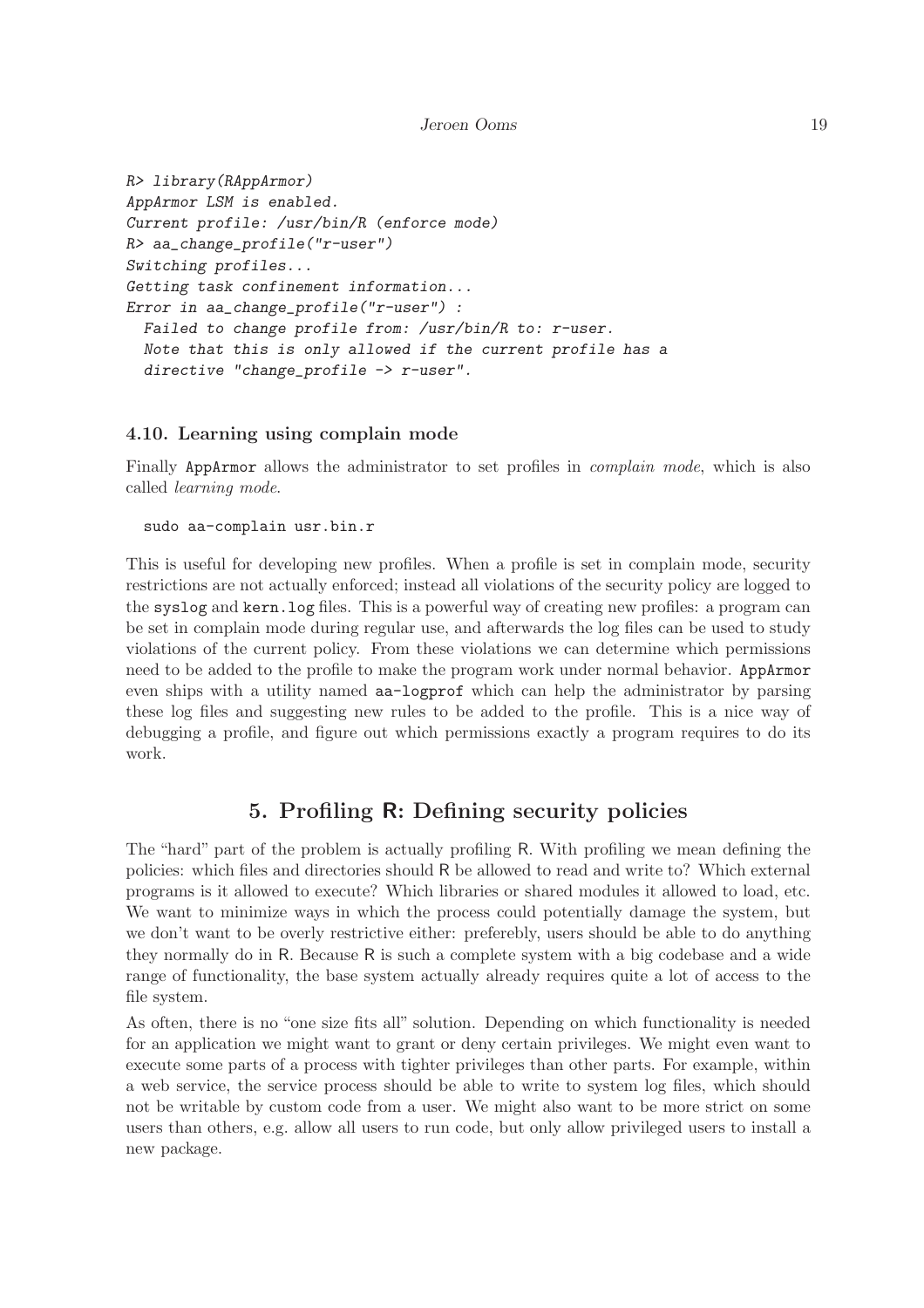### <span id="page-19-0"></span>5.1. AppArmor policy configuration syntax

The *AppArmor policy configuration syntax* is used to define the access control profiles in AppArmor. Other mandatory access control systems might implement different functionality and require other syntax, but in the end they address mostly similar issues. AppArmor is quite advanced and provides access control over many of the features and resources found in the Linux kernel, e.g. file access, network rules, Linux capability modes, mounting rules, etc. All of these can be useful, but most of them are very application specific. Furthermore, the policy syntax has some meta functionality that allows for defining subprofiles, and includes.

The most important form of access control which will be the focus of the remaining of the section are *file permission access modes*. Once AppArmor is enforcing mandatory access control, a process can only access files and directories on the system for which it has explicitly been granted access in its security profile. Because in Linux almost everything is a file (even sockets, devices, etc) this gives a great deal of control. AppArmor defines a number of access modes on files and directories, of which the most important ones are:

- $r$  read file or directory.
- $w$  write to file or directory.
- m load file in memory.
- px discrete profile execute of executable file.
- cs transition to subprofile for executing a file.
- ix inherit current profile for executing a file.
- ux unconfined execution of executable file (dangerous).

Using this syntax we will present some example profiles for R. Because the profiles are defined using absolute paths of system files, we will assume the standard file layout for Debian and Ubuntu systems. This includes files that are part of r-base and other packages that are used by R, e.g. texlive, libxml2, bash, libpango, libcairo, etc.

### 5.2. Profile: r-base

Appendix [A.1](#page-23-0) contains a profile that we have named r-base. It is a fairly basic and general profile. It grants read/load access to all files in common shared system directories, e.g. /usr/lib, /usr/local/lib, /usr/share, etc. However, the default profile only grants write access inside /tmp, not in e.g. the home directory. Furthermore, R is allowed to execute any of the shell commands in /bin or /usr/bin for which the program will inherit the current restrictions.

```
R> library("RAppArmor")
R> aa_change_profile("r-base")
Switching profiles...
```
*R> list.files("/")*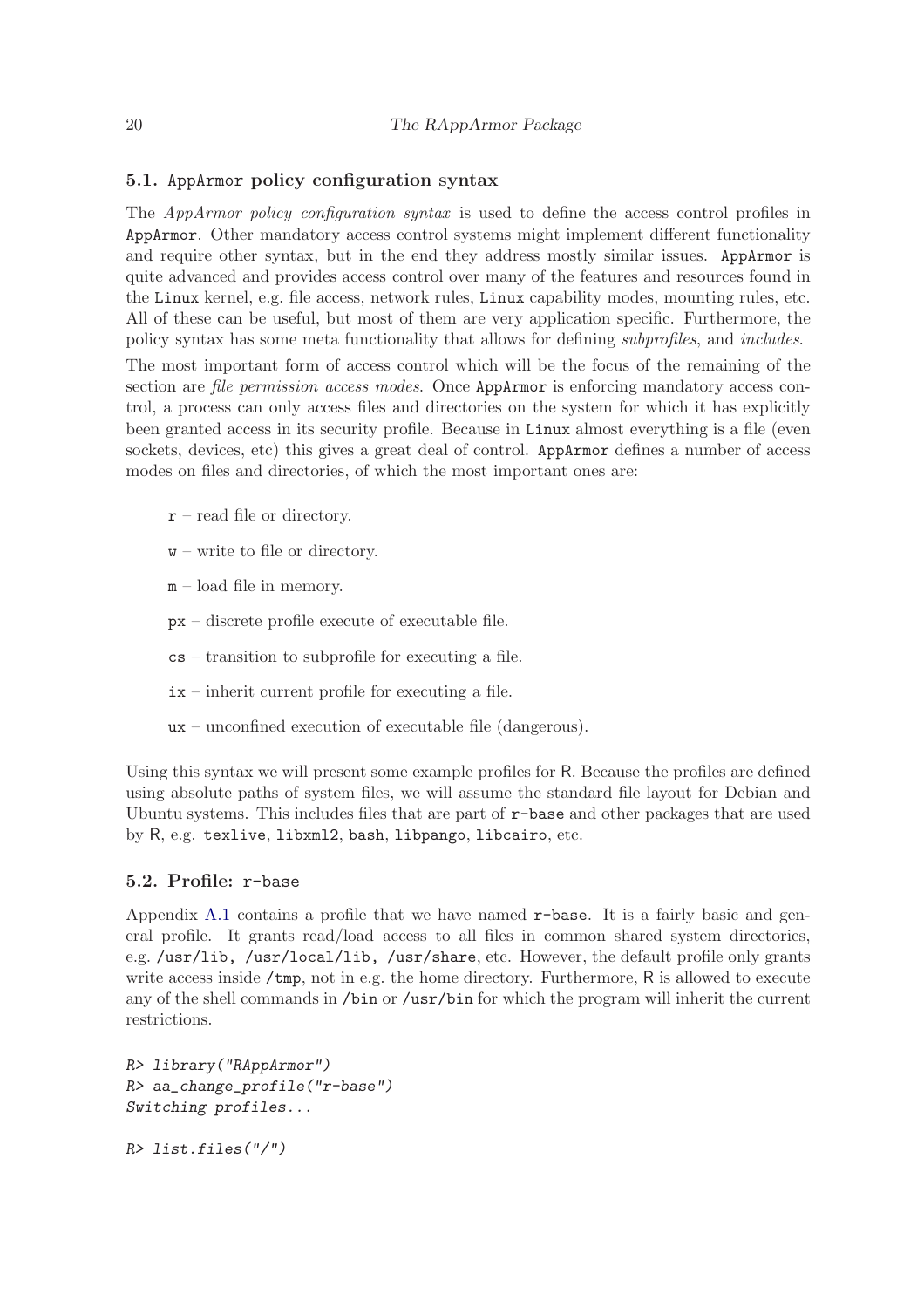```
character(0)
R> list.files("~")
character(0)
R> file.create("~/test")
[1] FALSE
R> list.files("/tmp")
character(0)
R> install.packages("wordcloud")
Error opening file for reading: Permission denied
R> library("ggplot2")
R> setwd(tempdir())
R> pdf("test.pdf")
R> qplot(speed, dist, data=cars)
R> dev.off()
null device
          1
R> list.files()
[1] "downloaded_packages"
[2] "libloc_107_669a3e12.rds"
[3] "libloc_118_46fd5f8e.rds"
[4] "libloc_128_97f33314.rds"
[5] "pdf6d1117f7d683"
[6] "repos_http%3a%2f%2fcran.stat.ucla.edu%2fsrc%2fcontrib.rds"
[7] "test.pdf"
R> file.remove("test.pdf")
[1] TRUE
```
The r-base profile effectively protects R from most malicious activity, while still allowing access to all of the libraries, fonts, icons, and programs that it might need. One thing to note is that the profile does not allow listing of the contents of  $/\text{tmp}$ , but it does allow full rw access on any of its subdirectories. This is to prevent one process from reading/writing files in the temp directory of another active R process (given that it cannot discover the name of the other temp directory).

The r-base profile is a quite liberal and general purpose profile. When using AppArmor in a more specific application, it is recommended to make the profile a bit more restrictive by specifying exactly which of the packages, shell commands and system libraries should be accessible by the application. That could prevent potential problems when vulnerabilities are discovered in some of the standard libraries.

### 5.3. Profile: r-compile

The r-base profile does not allow access to the compiler, nor does it allow for loading (m) or execution  $(ix)$  of files in places where it can also write. If we want user to be able to compile e.g.  $C++$  code, the policy needs grant access to the compiler. Assuming GCC is installed, the following lines can be added to the profile: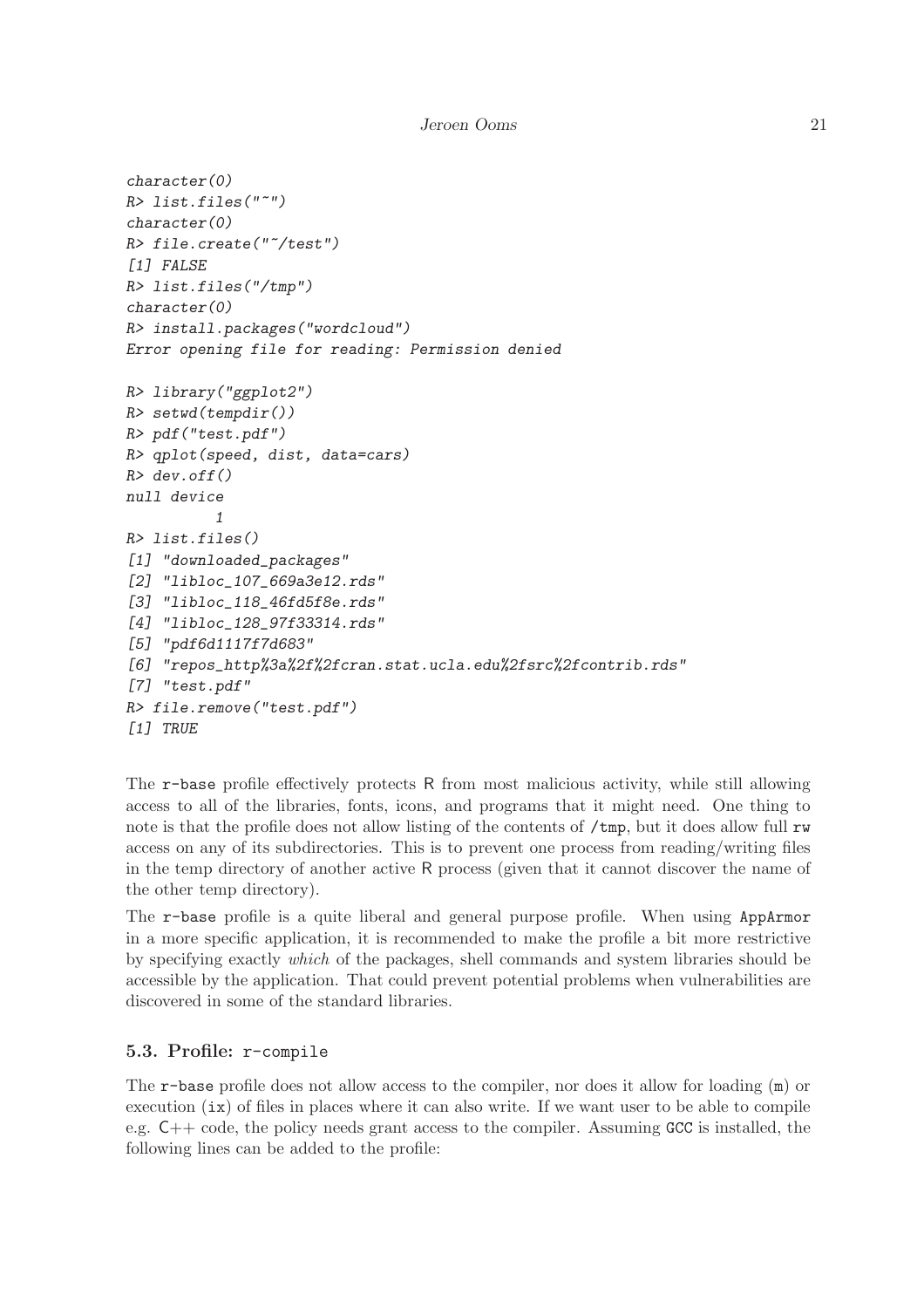/usr/include/\*\* r, /usr/lib/gcc/\*\* rix, /tmp/\*\* rmw,

Note especially the last line. The combination of w and m access modes allows R to load a shared object into memory from after installing it in a temporary directory. This does not come without a cost: compiled code can potentially contain malicious code or even exploits that can do harm when loaded into memory. If this privilege is not needed, it is generally recommended to only allow m and ix access modes on files that have been installed by the system administrator. The new profile including these rules ships with the package as  $r$ -compile and is also printed in appendix [A.2.](#page-24-0)

After adding the lines above and reloading the profile, it should be possible to compile a package that contains  $C_{++}$  code and install it to somewhere in /tmp:

```
R> eval.secure(install.packages("wordcloud", lib=tempdir()), profile="r-compile")
trying URL 'http://cran.stat.ucla.edu/src/contrib/wordcloud_2.0.tar.gz'
downloaded 36 Kb
```

```
* installing *source* package 'wordcloud' ...
** package 'wordcloud' successfully unpacked and MD5 sums checked
** libs
g++ -I/usr/share/R/include -DNDEBUG -I"/usr/local/lib/R/site-library/Rcpp/include"
   -fpic -O3 -pipe -g -c layout.cpp -o layout.o
g++ -shared -o wordcloud.so layout.o -L/usr/local/lib/R/site-library/Rcpp/lib
   -lRcpp -Wl,-rpath,/usr/local/lib/R/site-library/Rcpp/lib -L/usr/lib/R/lib -lR
installing to /tmp/RtmpFCM6WS/wordcloud/libs
** R
** data
** preparing package for lazy loading
** help
*** installing help indices
** building package indices
** testing if installed package can be loaded
* DONE (wordcloud)
The downloaded source packages are in
        '/tmp/RtmpFCM6WS/downloaded_packages'
```
### 5.4. Profile: r-user

Appendix [A.3](#page-24-0) defines a profile named  $r$ -user. This profile is designed to be a nice balance between security and freedom for day to day use of R. It extends the r-compile profile with some additional privileges in the user's home directory. The variable @{HOME} is defined in the /etc/apparmor.d/tunables/global include that ships with AppArmor and matches the location of the user home directory, i.e. /home/jeroen/. If a directory named R exists inside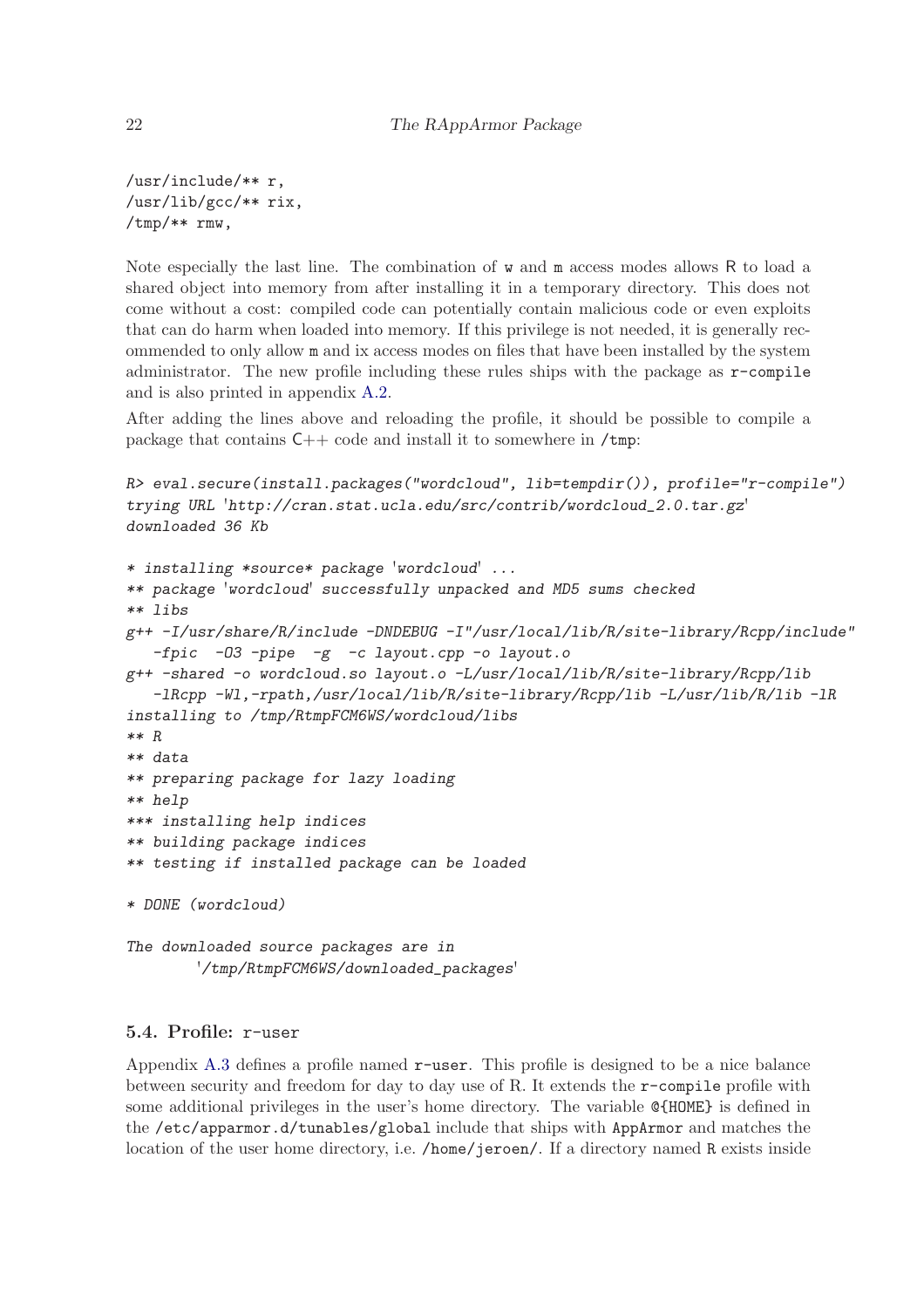the home directory (e.g /home/jeroen/R/), R has both read and write permissions here. Furthermore, R can load and execute files in the directories i686-pc-linux-gnu-library and x86\_64-pc-linux-gnu-library inside of this directory. These are the standard locations where R installs a user's personal package library.

With the r-user profile, we can do most of our day to day work, including installing and loading new packages in our personal library, while still being protected against most malicious activities. The r-user profile is also the basis of the default usr.bin.r profile mentioned in section [4.9.](#page-17-0)

#### 5.5. Installing packages

An additional privilege that might be needed in some situations is the option to install packages to the system's global library, which is readable by all users. In order to allow this, a profile needs to include write access to the site-library directory:

/usr/local/lib/R/site-library/ rw, /usr/local/lib/R/site-library/\*\* rwm,

With this rule, the policy will allow for installing R packages to the global site library. However, note that AppArmor does not replace, but *supplements* the standard access control system. Hence if a user does not have permission to write into this directory (either by standard Unix access controls or by running with superuser privileges), it will still not be able to install packages in the global site library, even though the AppArmor profile does grant this permission.

## 6. Concluding remarks

In this paper the reader was introduced to some potential security issues related to the use of the R software. We hope to have raised awareness that security is an increasingly important concern for the R user, but also that addressing this issue could open doors to new applications of the software. The RAppArmor package was introduced as an example that demonstrates how some security issues could be addressed using facilities from the operating system, in this case Linux. This implementation provides a starting point for creating a sandbox in R, but as was emphasized throughout the paper, it is still up to the administrator to actually design security policies that are appropriate for a certain application or system.

Our package uses the AppArmor software from the Linux kernel, which works for us, but this is just one of the available options. Linux has two other mandatory access control systems that are worth exploring: TOMOYO and SELinux. Especially the latter is known to be very sophisticated, but also extremely hard to set up. Other technology that might be interesting is provided by Linux CGroups. Using CGroups, control of allocation and security is managed by hierarchical process groups. The more recent LXC (Linux Containers) build on CGroups to provide virtual environments which have their own process and network space. A completely different direction is suggested by renjin [\(Bertram 2012\)](#page-29-0), a JVM-based interpreter for the R Language. If R code can be executed though the JVM, we might be able to use some tools from the Java community to address similar issues. Finally the TrustedBSD project provides advanced security features which could provide a foundation for sandboxing R on BSD systems.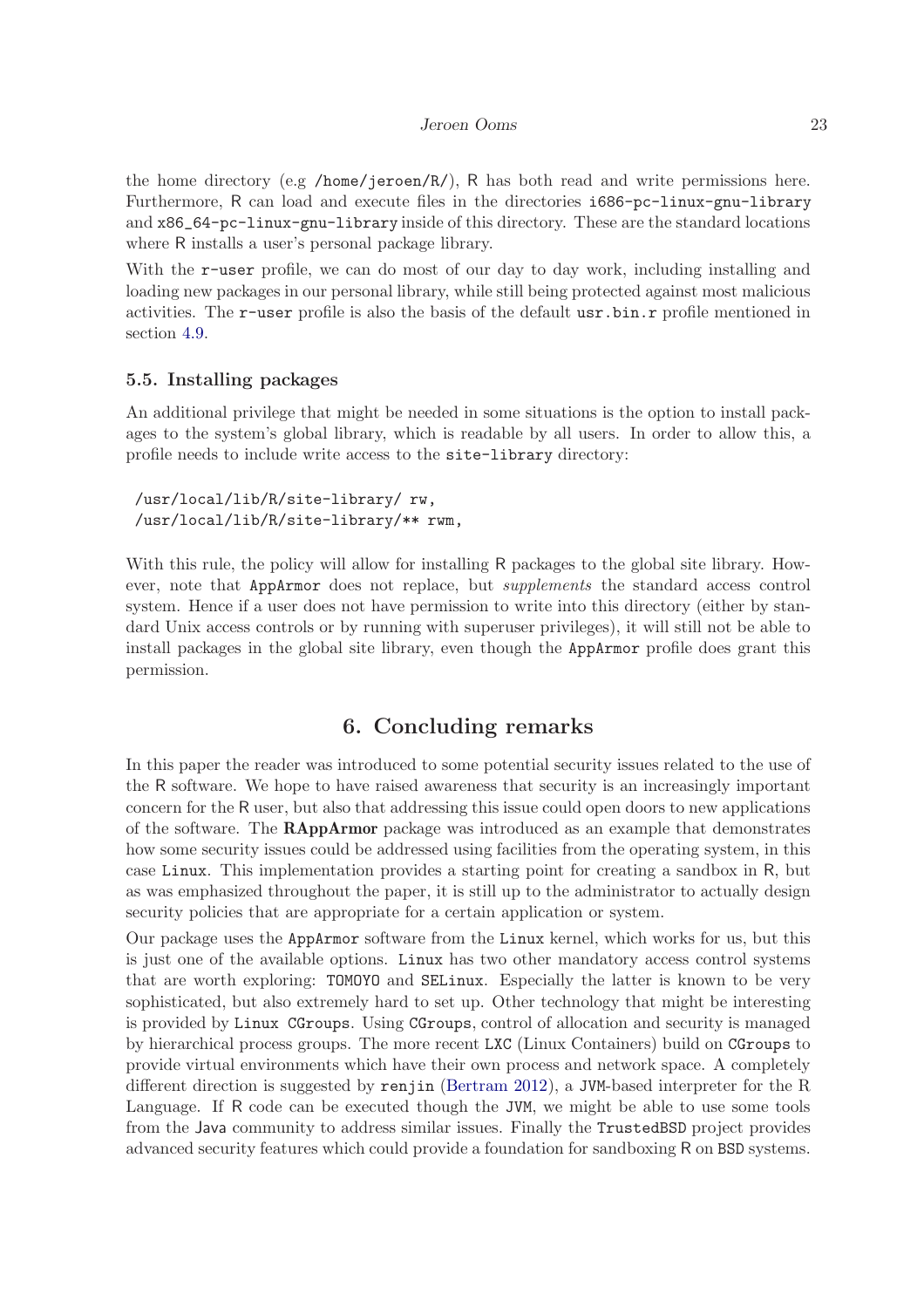<span id="page-23-0"></span>However, regardless of the tools that are used, security always comes down to the trade off between use and abuse. This has a major human aspect to it, and is a learning process in itself. A balance has to be found between providing enough freedom to use facilities as desired, yet minimize opportunities for undesired activity. Apart from technical parameters, a good balance also depends on factors like what exactly constitutes undesired behavior and the relation between users and provider. For example a process using 20 parallel cores might be considered abusive by some administrators, but might actually be regular use for a MCMC simulation server. Security policies are not unlike legal policies in the sense that they won't always immediately work out as intended, and need to evolve over time as part of an iterative process. It might not be until an application is put in production that users start complaining about their favorite package not working, or that we find the system being abused in a way that was hard to foresee. We hope that our research will contribute to this process and help take a step in the direction of a safer R.

# 7. Acknowledgments

We owe gratitude to several people who have been specifically helpful in the course of this research. Things would not have been possible without their valuable criticism, support and feedback. Among others these include Dirk Eddelbuettel and Michael Rutter for providing excellent packages for the Debian and Ubuntu distributions on which we largely build our implementation. Daróczi Gergely and Aleksandar Blagotić for always being "early adopters" (guinea pigs) and putting things to the test. And finally John Johansen, Seth Arnold and Steve Beattie have been very helpful (and patient) by providing support and feedback through the apparmor mailing lists.

# A. Example profiles

This appendix prints some of the example profiles that ship with the RAppArmor package. To load them in AppArmor, an ascii file with these rules needs to be copied to the /etc/apparmor.d/ directory. After adding new profiles to this directory they can be loaded in the kernel by running sudo service apparmor restart. The r-cran-rapparmor package that can be build on Debian and Ubuntu does this automatically during installation. Once profiles have been loaded in the kernel, any user can apply them to an R session using either the aa\_change\_profile or eval.secure function from the RAppArmor package.

### A.1. Profile: r-base

```
#include <tunables/global>
profile r-base {
        #include <abstractions/base>
        #include <abstractions/nameservice>
        /bin/* rix,
        /etc/R/ r,
        /etc/R/* r,
```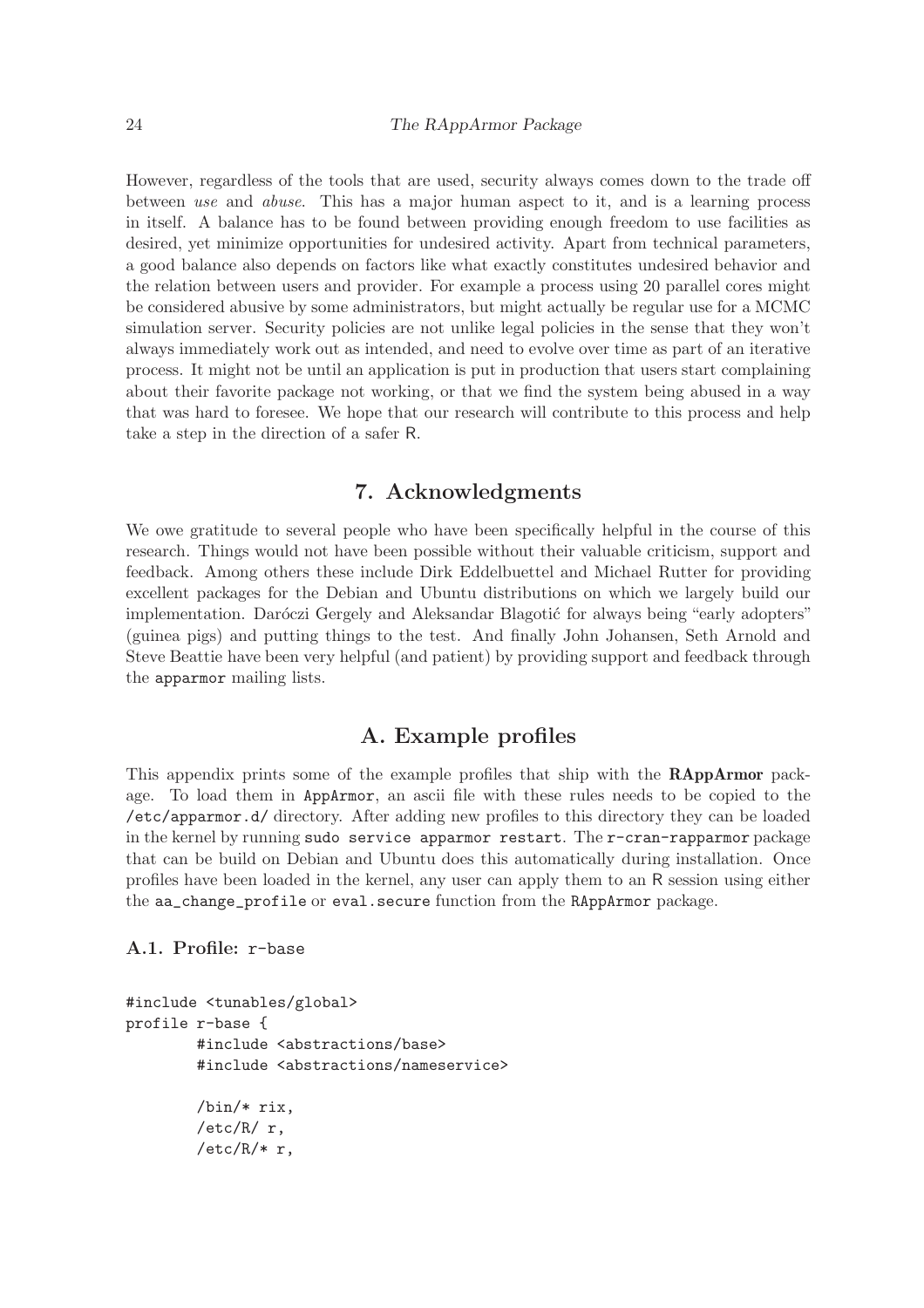Jeroen Ooms 25

```
/etc/fonts/** mr,
/etc/xml/* r,
/tmp/** rw,
/usr/bin/* rix,
/usr/lib/R/bin/* rix,
/usr/lib{,32,64}/** mr,
/usr/lib{,32,64}/R/bin/exec/R rix,
/usr/local/lib/R/** mr,
/usr/local/share/** mr,
/usr/share/** mr,
```
A.2. Profile: r-compile

```
#include <tunables/global>
profile r-compile {
        #include <abstractions/base>
        #include <abstractions/nameservice>
        /bin/* rix,
        /etc/R/ r,
        /etc/R/* r,
        /etc/fonts/** mr,
        /etc/xml/* r,
        /tmp/** rmw,
        /usr/bin/* rix,
        /usr/include/** r,
        /usr/lib/gcc/** rix,
        /usr/lib/R/bin/* rix,
        /usr/lib{,32,64}/** mr,
        /usr/lib{,32,64}/R/bin/exec/R rix,
        /usr/local/lib/R/** mr,
        /usr/local/share/** mr,
        /usr/share/** mr,
```

```
}
```
}

```
A.3. Profile: r-user
```

```
#include <tunables/global>
profile r-user {
        #include <abstractions/base>
        #include <abstractions/nameservice>
        capability kill,
```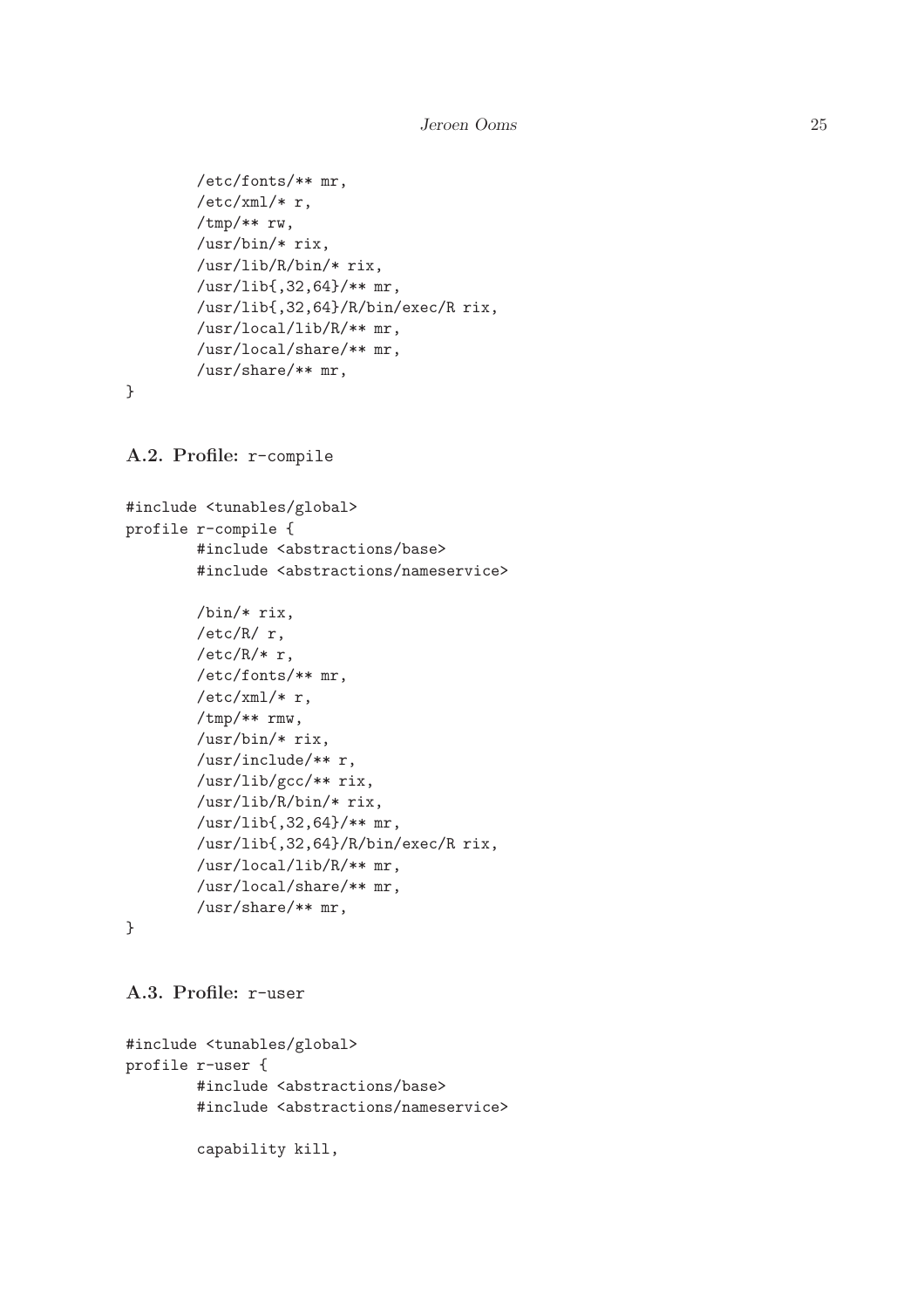```
capability net_bind_service,
capability sys_tty_config,
@{HOME}/ r,
@{HOME}/R/ r,
@{HOME}/R/** rw,
\mathcal{O}\{\text{HOME}\}/R/\{\text{i}686,\text{x}86\_64\}-pc-linux-gnu-library/** mrwix,
/bin/* rix,
/etc/R/ r,
/etc/R/* r,
/etc/fonts/** mr,
/etc/xml/* r,
/tmp/** mrwix,
/usr/bin/* rix,
/usr/include/** r,
/usr/lib/gcc/** rix,
/usr/lib/R/bin/* rix,
/usr/lib{,32,64}/** mr,
/usr/lib{,32,64}/R/bin/exec/R rix,
/usr/local/lib/R/** mr,
/usr/local/share/** mr,
/usr/share/** mr,
```
}

# B. Security unit tests

This appendix prints a number of unit tests that contain malicious code and which should be prevented by any sandboxing tool.

### B.1. Access system files

Usually R has no business in the system logs, and these are not included in the profiles. The codechunk below attempts to read the syslog file.

```
readSyslog <- function(){
        readLines('/var/log/syslog')
}
```
When executing this with the r-user profile, access to this file is denied, resulting in an error:

```
R> eval.secure(readSyslog(), profile='r-user')
Switching profiles...
Error in file(con, "r") : cannot open the connection
```
B.2. Access personal files

<span id="page-25-0"></span>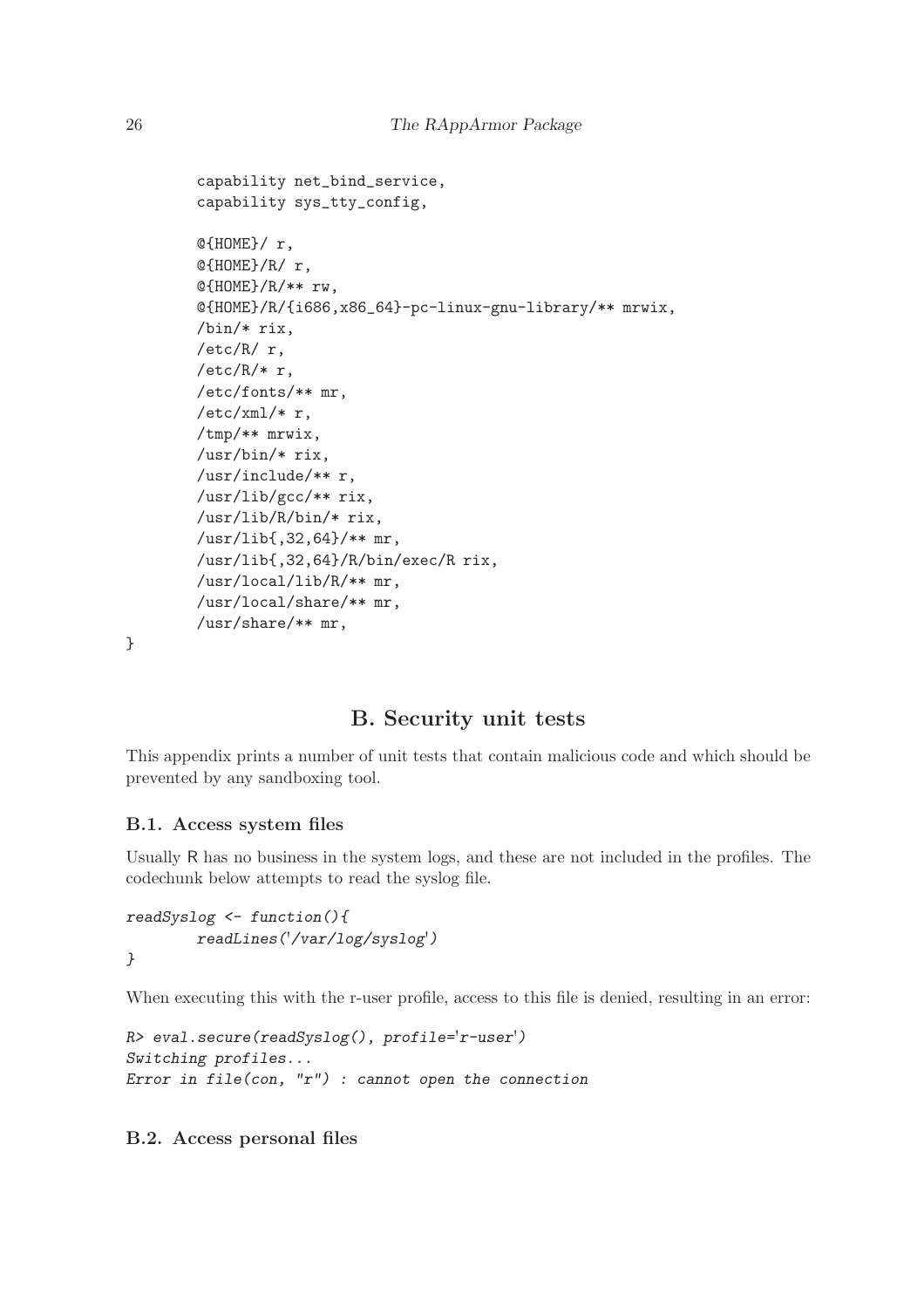<span id="page-26-0"></span>Access to system files can to some extend by prevented by running processes as non privileged users. But it is easy to forget that also the user's personal files can contain senstive information. Below a simple function that scans the Documents directory of the current user for files containing credit card numbers.

```
findCreditCards <- function(){
 pattern <- "([0-9]{4}[- ]){3}[0-9]{4}"
 for (filename in list.files("~/Documents", full.names=TRUE, recursive=TRUE)){
    if(file.info(filename)$size > 1e6) next
   doc <- readLines(filename)
   results <- gregexpr(pattern, doc)
   output <- unlist(regmatches(doc, results))
   if(length(output) > 0){
     cat(paste(filename, ":", output, collapse="\n"), "\n")
   }
 }
}
```
This example prints the credit card numbers to the console, but it would be just as easy to post them to a server on the internet. For this reason the r-user profile denies access to the user's home dir, except for the <sup>∼</sup>/R directory.

### B.3. Limiting memory

When a system or service is used by many users at the same time, it is important that we cap the memory that can be used by a single process. The following function generates a large matrix:

```
memtest <- function(){
        A <- matrix(rnorm(1e7), 1e4)
}
```
When R tries to allocate more memory than allowed, it will throw an error:

```
R> A <- eval.secure(memtest(), RLIMIT_AS = 1000*1024*1024)
R> rm(A)
R> gc()
         used (Mb) gc trigger (Mb) max used (Mb)
Ncells 193074 10.4 407500 21.8 350000 18.7
Vcells 299822 2.3 17248096 131.6 20301001 154.9
R> A <- eval.secure(memtest(), RLIMIT_AS = 100*1024*1024)
Error: cannot allocate vector of size 76.3 Mb
```
B.4. Limiting CPU time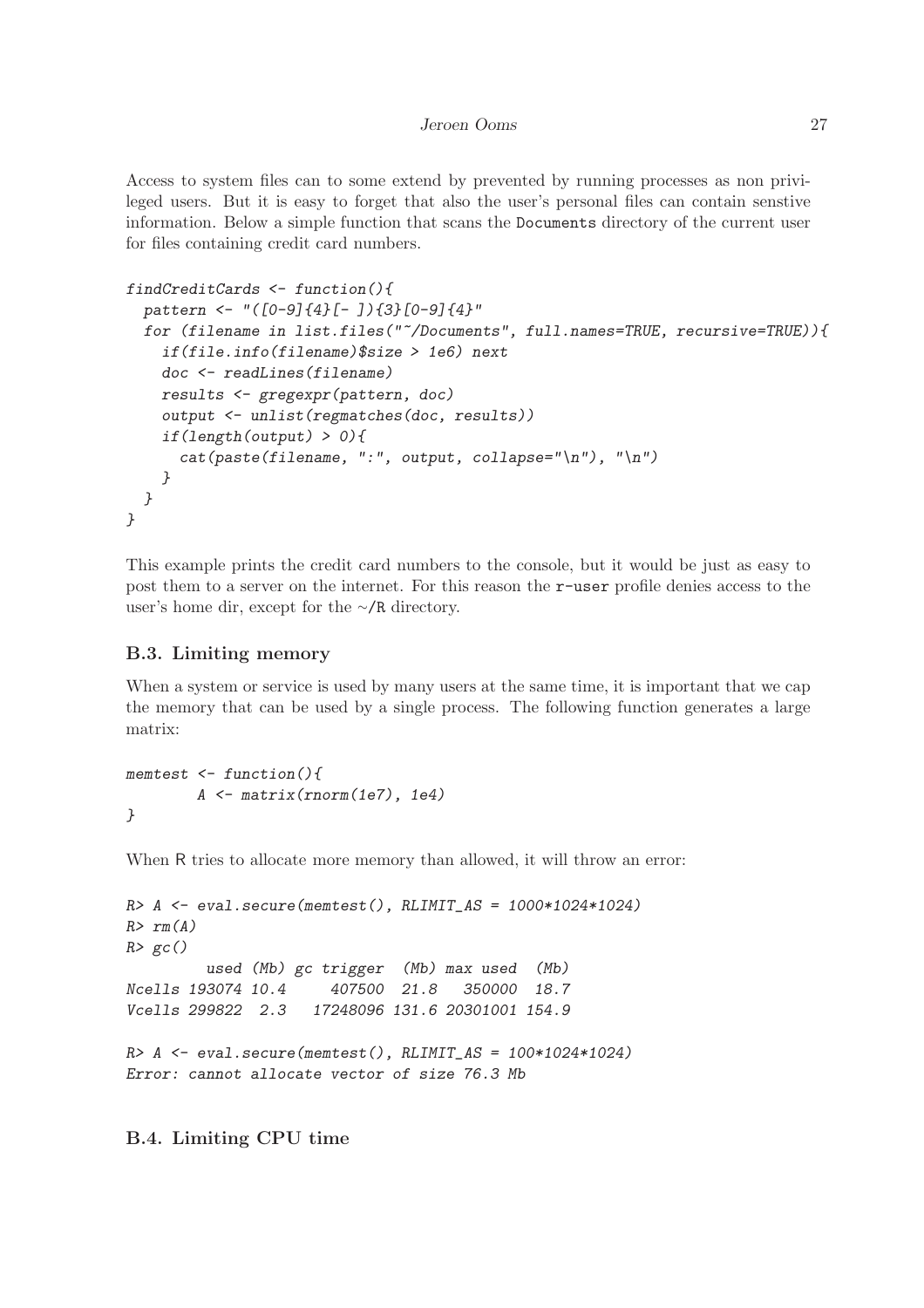Suppose we are hosting a web service and we want to kill jobs that do not finish within 5 seconds. Below is a snippet that will take much more than 5 seconds to complete on most machines. Note that because R calling out to C code, it will not be possible to terminate this function prematurely using R's setTimeLimit or even using CTRL+C in an interactive console. If this would happen inside of a bigger system, the entire service might become unresponsive.

```
cputest <- function(){
 A <- matrix(rnorm(1e7), 1e3)
 B <- svd(A)
}
```
In RAppArmor we have actually two different options to deal with this. The first one is setting the RLIMIT\_CPU value. This will cause the kernel to kill the process after 5 seconds:

```
R> system.time(x <- eval.secure(cputest(), RLIMIT_CPU=5))
  user system elapsed
 0.004 0.000 5.110
R> print(x)
NULL
```
However, this is actually a bit of a harsh measure: because the kernel automatically terminates the process after 5 seconds we have no control over what should happen when this happens, nor can we throw an informative error. Setting RLIMIT\_CPU is a bit like starting a job with a self-destruction timer. A more elegant solution is to terminate the process from R using the timeout argument from the eval.secure function. Because the actual job is processed in a fork, the parent process stays responsive, and is used to kill the child process.

```
R> system.time(x <- eval.secure(cputest(), timeout=5))
Error: R call did not return within 5 seconds. Terminating process.
Timing stopped at: 4.748 0.26 5.007
```
One could even consider a Double Dutch solution by setting both timeout and a slightly higher value for RLIMIT\_CPU, so that if all else fails, the kernel will end up killing the process and its children.

### B.5. Fork bomb

A fork bomb is a process that spawns many child processes, which often results in the operating system getting stuck to a point where it has to be rebooted. Performing a fork bomb in R is quite easy and requires no special privileges:

```
forkbomb <- function(){
 repeat{
   parallel::mcparallel(forkbomb())
 }
}
```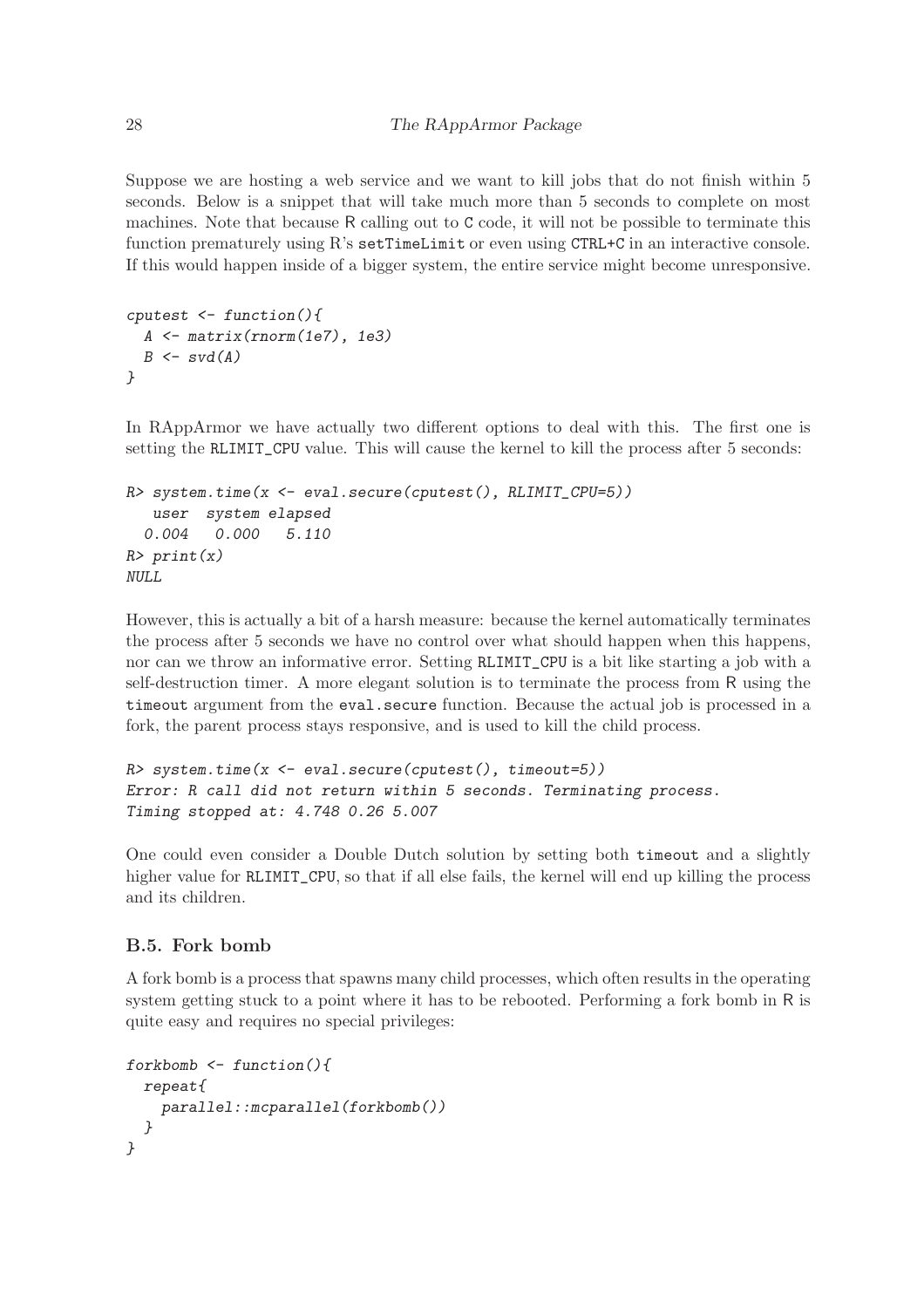<span id="page-28-0"></span>Do not call this function outside sandbox, because it will make the machine unresponsive. However, inside our sandbox we can use the RLIMIT\_NPROC to limit the number of processes the user is allowed to own:

```
R> eval.secure(forkbomb(), RLIMIT_NPROC = 20)
RLIMIT_NPROC:
Previous limits: soft=39048; hard=39048
Current limits: soft=20; hard=20
Error in mcfork() :
  unable to fork, possible reason: Resource temporarily unavailable
```
Note that the process count is based on the Linux user. Hence if the same Linux user already has a number of other processes, which is usually the case for non-system users, the cap has to be higher than this number. Also note that in some Linux configurations, the root user is exempted from the RLIMIT\_NPROC limit.

Different processes owned by a single user can enforce different NPROC limits, however in the actual process count all active processes from the current user are taken into account. Therefore it might make sense to create a separate Linux system user that is only used to process R jobs. That way RLIMIT\_NPROC actually corresponds to the number of concurrent R processes. The eval.secure arguments uid and gid can be used to switch Linux users before evaluating the call. E.g to add a system user in Linux, run:

```
sudo useradd testuser --system -U -d/tmp -c"RAppArmor Test User"
```
If the main R process has superuser privileges, incoming call can be evaluated as follows:

*eval.secure(run\_job(), uid="testuser", RLIMIT\_NPROC=10, timeout=60)*

# References

- Abu Rajab M, Zarfoss J, Monrose F, Terzis A (2006). "A Multifaceted Approach to Understanding the Botnet Phenomenon." In Proceedings of the 6th ACM SIGCOMM conference on Internet measurement, pp. 41–52. ACM. URL [conferences.sigcomm.org/imc/2006/](conferences.sigcomm.org/imc/2006/papers/p4-rajab.pdf) [papers/p4-rajab.pdf](conferences.sigcomm.org/imc/2006/papers/p4-rajab.pdf).
- Armbrust M, et al. (2010). "A View of Cloud Computing." Communications of the ACM, 53(4), 50–58. URL <http://dl.acm.org/citation.cfm?id=1721672>.
- Banfield J (1999). "Rweb: Web-based Statistical Analysis." Journal of Statistical Software, 4(1), 1–15. ISSN 1548-7660. URL <http://www.jstatsoft.org/v04/i01>.
- Bates D, Eddelbuettel D (2004). Using R on Debian: Past, Present, and Future. UseR 2004, URL [http://www.r-project.org/conferences/useR-2004/abstracts/](http://www.r-project.org/conferences/useR-2004/abstracts/Eddelbuettel+Bates+Gebhardt.pdf) [Eddelbuettel+Bates+Gebhardt.pdf](http://www.r-project.org/conferences/useR-2004/abstracts/Eddelbuettel+Bates+Gebhardt.pdf).
- Bates D, Maechler M, Bolker B (2011). lme4: Linear Mixed-Effects Models Using S4 Classes. R package version 0.999375-39, URL <http://CRAN.R-project.org/package=lme4>.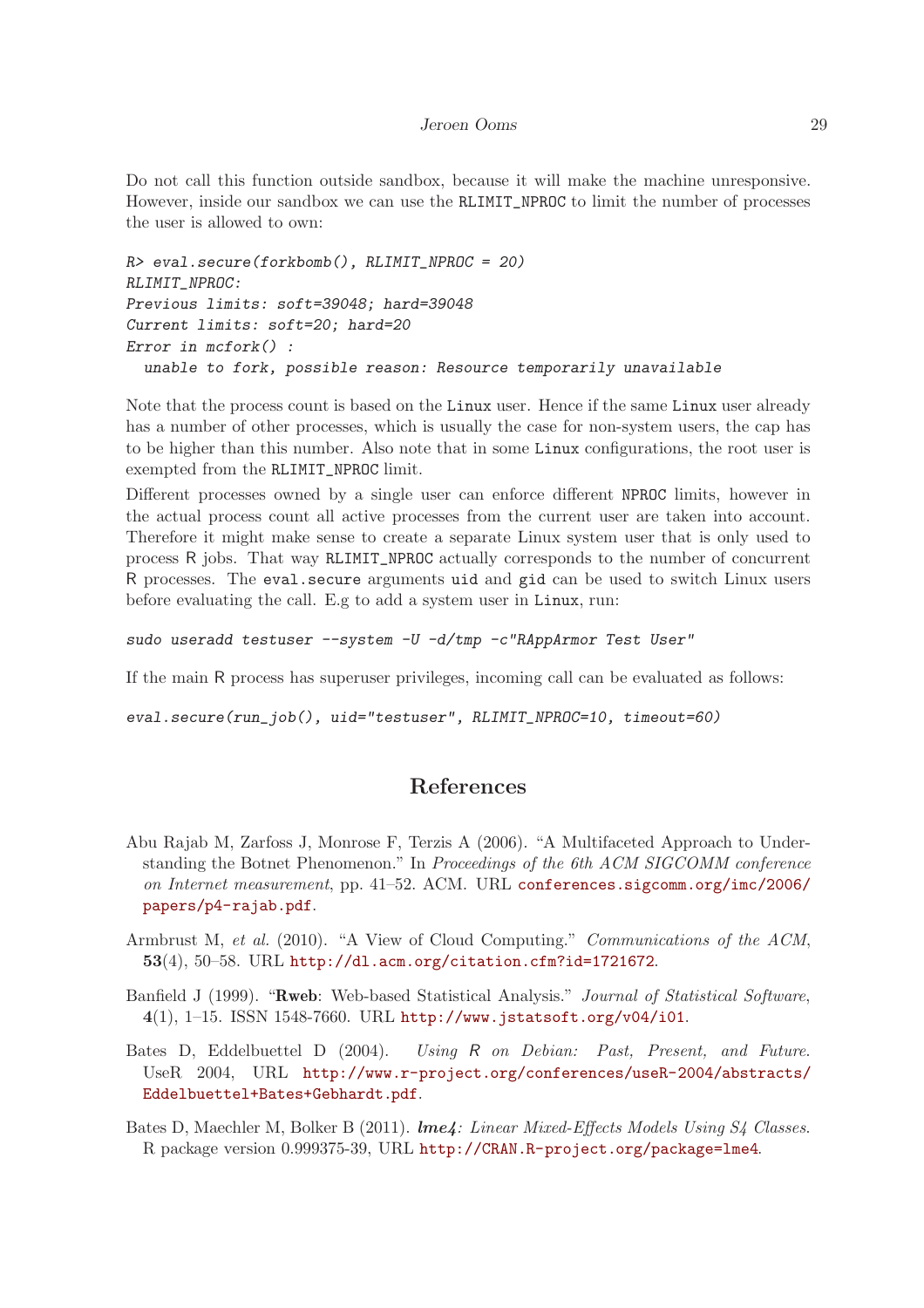- <span id="page-29-0"></span>Bauer M (2006). "Paranoid Penguin: an Introduction to Novell AppArmor." Linux Journal, 2006(148), 13. URL <www.linuxjournal.com/article/9036>.
- Bertram A (2012). Renjin: JVM-based Interpreter for R. URL [http://code.google.com/](http://code.google.com/p/renjin/) [p/renjin/](http://code.google.com/p/renjin/).
- Canonical, Inc (2012). Ubuntu 12.04 Precise Manual: GETRLIMIT(2). URL [http://](http://manpages.ubuntu.com/manpages/precise/man2/getrlimit.2.html) [manpages.ubuntu.com/manpages/precise/man2/getrlimit.2.html](http://manpages.ubuntu.com/manpages/precise/man2/getrlimit.2.html).
- Chew K (2012). Cloudstat: Analyze Big Data With R in the Cloud. URL [http://www.](http://www.cloudstat.org) [cloudstat.org](http://www.cloudstat.org).
- Dabbish L, Stuart C, Tsay J, Herbsleb J (2012). "Social Coding in GitHub: Transparency and Collaboration in an Open Software Repository." In Proceedings of the ACM 2012 conference on Computer Supported Cooperative Work, pp. 1277–1286. ACM. URL [http://dl.acm.](http://dl.acm.org/citation.cfm?id=2145396) [org/citation.cfm?id=2145396](http://dl.acm.org/citation.cfm?id=2145396).
- Dahl DB, Crawford S (2009). "RinRuby: Accessing the R Interpreter from Pure Ruby." Journal of Statistical Software, 29(4), 1–18. ISSN 1548-7660. URL [http://www.jstatsoft.](http://www.jstatsoft.org/v29/i04) [org/v29/i04](http://www.jstatsoft.org/v29/i04).
- Daroczi G (2013). The **sandboxR** package: Filtering "malicious" Calls in R. URL [https://](https://github.com/Rapporter/sandboxR) [github.com/Rapporter/sandboxR](https://github.com/Rapporter/sandboxR).
- Eddelbuettel D, Francois R (2011). **RInside:**  $C++$  Classes to Embed R in  $C++$  Applications. R package version 0.2.4, URL <http://CRAN.R-project.org/package=RInside>.
- Free Software Foundation (2012). GETRLIMIT Linux Programmer's Manual. URL [http://](http://www.kernel.org/doc/man-pages/online/pages/man2/setrlimit.2.html) [www.kernel.org/doc/man-pages/online/pages/man2/setrlimit.2.html](http://www.kernel.org/doc/man-pages/online/pages/man2/setrlimit.2.html).
- Gautier L (2008).  $rpy2$ : A Aimple and Efficient Access to R from Python. URL [http://](http://rpy.sourceforge.net/rpy2.html) [rpy.sourceforge.net/rpy2.html](http://rpy.sourceforge.net/rpy2.html).
- Harada T, Horie T, Tanaka K (2004). "Task Oriented Management Obviates Your Onus on Linux." In Linux Conference. URL [http://sourceforge.jp/projects/tomoyo/](http://sourceforge.jp/projects/tomoyo/document/lc2004-en.pdf) [document/lc2004-en.pdf](http://sourceforge.jp/projects/tomoyo/document/lc2004-en.pdf).
- Heiberger R, Neuwirth E (2009). R Through Excel: A Spreadsheet Interface for Statistics, Data Analysis, and Graphics. Springer-Verlag New York Inc. URL [http://www.springer.](http://www.springer.com/statistics/computational+statistics/book/978-1-4419-0051-7) [com/statistics/computational+statistics/book/978-1-4419-0051-7](http://www.springer.com/statistics/computational+statistics/book/978-1-4419-0051-7).
- Horner J (2011). *rApache:* Web Application Development with R and Apache. URL [http://](http://www.rapache.net/) [www.rapache.net/](http://www.rapache.net/).
- Horner J, Eddelbuettel D (2011). *littler: A Scripting Front-end for GNU R*. Littler version 0.1.5, URL <http://dirk.eddelbuettel.com/code/littler.html>.
- Ihaka R (1998). "R: Past and Future History." Computing Science and Statistics, pp. 392–396.
- IOCCC (2012). "The International Obfuscated C Code Contest." URL [http://www.ioccc.](http://www.ioccc.org) [org](http://www.ioccc.org).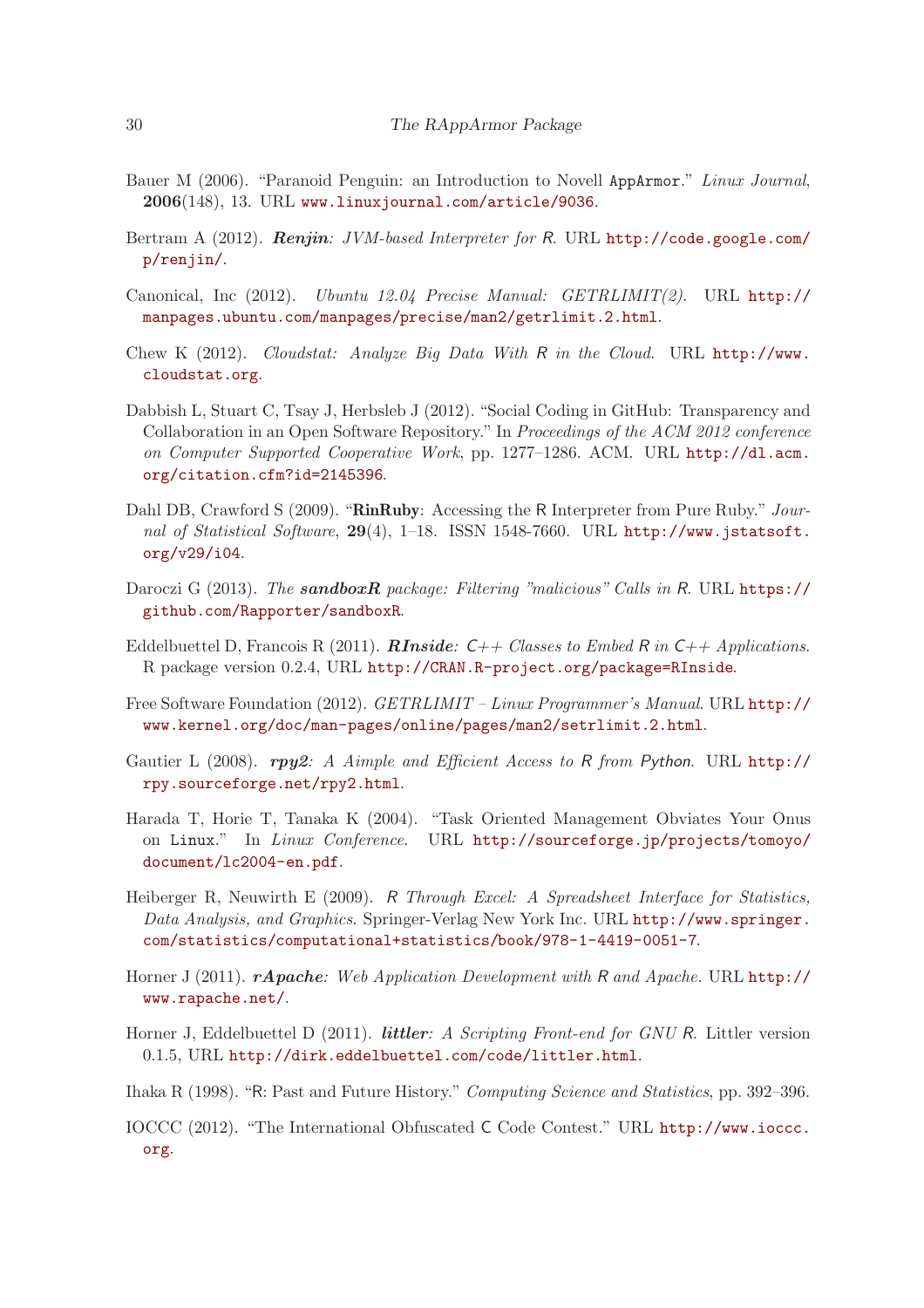- <span id="page-30-0"></span>Mirkovic J, Reiher P (2004). "A taxonomy of DDoS Attack and DDoS Defense Mechanisms." ACM SIGCOMM Computer Communication Review, 34(2), 39–53. URL [www.eecis.udel.](www.eecis.udel.edu/~sunshine/publications/ccr.pdf) [edu/~sunshine/publications/ccr.pdf](www.eecis.udel.edu/~sunshine/publications/ccr.pdf).
- Moreira W, Warnes G (2006). "RPy: R from Python." URL [http://rpy.sourceforge.net/](http://rpy.sourceforge.net/rpy/README) [rpy/README](http://rpy.sourceforge.net/rpy/README).
- Ooms J (2009). Stockplot web application: A Web Interface for Plotting Historical Stock Values. URL <http://rweb.stat.ucla.edu/stockplot>.
- Ooms J (2010). *lme4 web application: A Web Interface for the R Package lme4*. URL <http://rweb.stat.ucla.edu/lme4>.
- Ooms J (2013). OpenCPU: Producing and Reproducing Results. URL [http://www.opencpu.](http://www.opencpu.org) [org](http://www.opencpu.org).
- R Development Core Team (2012). R: A Language and Environment for Statistical Computing. R Foundation for Statistical Computing, Vienna, Austria. ISBN 3-900051-07-0, URL <http://www.R-project.org/>.
- Ripley B (2011). "The R Development Process." The R User Conference 2011, URL [http://](http://web.warwick.ac.uk/statsdept/user2011/invited/user2011_Ripley.pdf) [web.warwick.ac.uk/statsdept/user2011/invited/user2011\\_Ripley.pdf](http://web.warwick.ac.uk/statsdept/user2011/invited/user2011_Ripley.pdf).
- Smalley S, Vance C, Salamon W (2001). "Implementing SELinux as a Linux Security Module." NAI Labs Report, 1, 43. URL [http://www.nsa.gov/research/\\_files/publications/](http://www.nsa.gov/research/_files/publications/implementing_selinux.pdf) [implementing\\_selinux.pdf](http://www.nsa.gov/research/_files/publications/implementing_selinux.pdf).
- Stefanski L, et al. (2013). "The Future of Publication in the Statistical Sciences." The Membership Magazine of the American Statistical Association. URL [http://magazine.](http://magazine.amstat.org/wp-content/uploads/2013an/FuturePublicationsReport.pdf) [amstat.org/wp-content/uploads/2013an/FuturePublicationsReport.pdf](http://magazine.amstat.org/wp-content/uploads/2013an/FuturePublicationsReport.pdf).
- Torvalds L, Hamano J (2010). GIT: Fast Version Control System. URL [http://git-scm.](http://git-scm.com) [com](http://git-scm.com).
- Urbanek S (2011). **JRI** Java- R Interface. JRI is now part of rJava, URL [http://www.](http://www.rforge.net/JRI/index.html) [rforge.net/JRI/index.html](http://www.rforge.net/JRI/index.html).
- Urbanek S (2013a).  $rJava: Low-Level R to Java Interface. R package version 0.9-4, URL$ <http://CRAN.R-project.org/package=rJava>.
- Urbanek S (2013b). Rserve: Binary R server. R package version 0.6-8.1, URL [http://](http://CRAN.R-project.org/package=Rserve) [CRAN.R-project.org/package=Rserve](http://CRAN.R-project.org/package=Rserve).
- Wickham H (2009). *ggplot2: Elegant Graphics for Data Analysis*. Springer-Verlag New York. ISBN 978-0-387-98140-6. URL <http://had.co.nz/ggplot2/book>.

### Affiliation:

Jeroen Ooms UCLA Department of Statistics